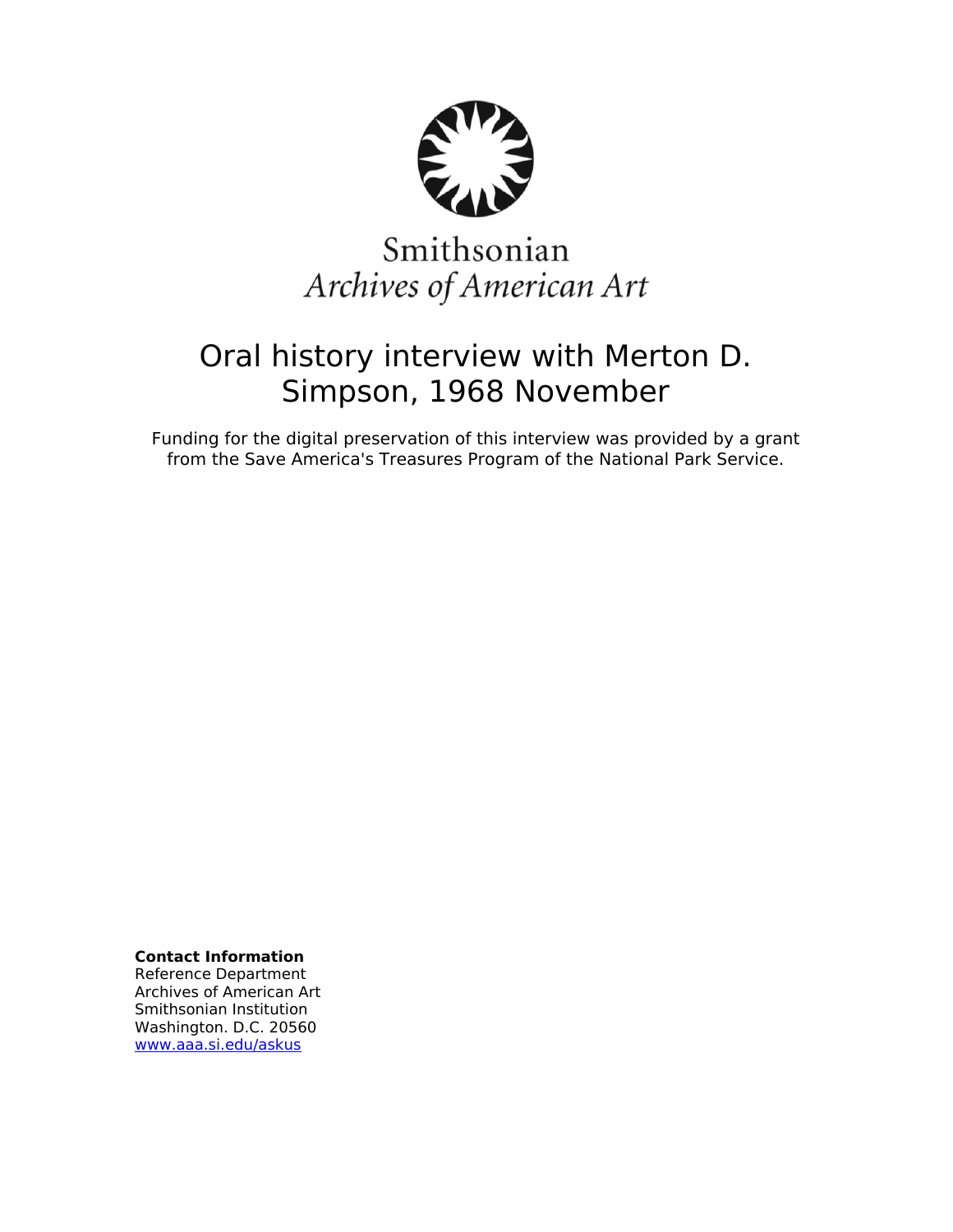## **Interview**

**AM:** AL MURRAY **MS:** MERTON SIMPSON

**AM:** The idea is really, you know, observations on life and art, your essential experience and not necessarily a technical discussion of how experience gets into art but really a juxtaposition, that is, the sensibility of an artist operating on experience. You're talking about your childhood, you're talking about other things and I'll try to lead with questions but you're supposed to do most of the talking. It's not a dialogue. It's really a merged monologue and you'll do the talking as much as possible. Okay?

**MS:** You want to talk about Charleston [South Carolina], I guess?

## **AM:** Yes.

**MS:** I was born in Charleston in 1928. And I grew up mainly around musicians pretty much because since I was about eight or nine years old I've always been interested in music. I got involved quite a bit with the Jenkins Orphanage of Charleston. A lot of good musicians came out of that group. That's the old Diamond Jenkins home, people like Cat Anderson, Pinkett, Freddy Green Basie, these are all alumni of Jenkins. Like I said, it was a home for sort of delinquent boys but everybody wanted to go there just because it was such a good place to get involved with music. Charleston was at that time a kind of musical center for jazz. Very much in the sense that we think of a place like Kansas City with Basie and that kind of fellow. Along with the jazz thing and the music bit I got involved in painting; I was always sketching, doing cartoons, the Mickey Mouse and the Dick Tracy bit. Oh, one thing I should mention is that I spent most of my early childhood in a hospital.

## **AM:** Oh, yes?

**MS:** I got diphtheria when there was no cure for it.

## **AM:** How old were you then?

**MS:** I guess I was about six and from about six till about nine I guess I was in and out of hospitals. And right after that when I got rid of the diphtheria I got rheumatic fever which lasted for another couple of years. The finally I got cured completely. So from about, say, the first grade to the fifth grade I had no schooling. I started school actually in about the fifth grade. Of course I was tutored all along by my sisters and brothers. I have three older brothers and four sisters. So I came from a large family and was always surrounded by enough people to give me some comfort when I was in this hospitalized period. Then I guess after that it was just a question of back and forth between painting and the jazz kind of thing. I was always sort of torn between the two. Finally when I was about fourteen I decided that I just wanted to be a painter; and the jazz thing took sort of a back seat but only in the sense that painting was much more important at the time for me.

**AM:** Well, the matter of music is far easier to guess how you came to be interested in it because you were surrounded by it. But to become interested in art in Charleston I would imagine would be due to a slightly different series of influences.

## **MS:** Yes. Yes.

**AM:** Were you saying that when you were hospitalized you began to look at pictures?

**MS:** Yes. I got involved with sketching and doodling from the funny papers and such. And this led to a much more serious interest in art and I started copying things from magazines and art journals. I did a series of things by people like Reynolds -- or academic religious pictures by artists such as --well, not Michelangelo, but people in that school, lesser-known people because I would get hold of books borrowed from the Charleston library and they never had really the top things but always sort of second-grade people. But they were helpful enough in that they were a stepping stone in my getting interested in painting other things.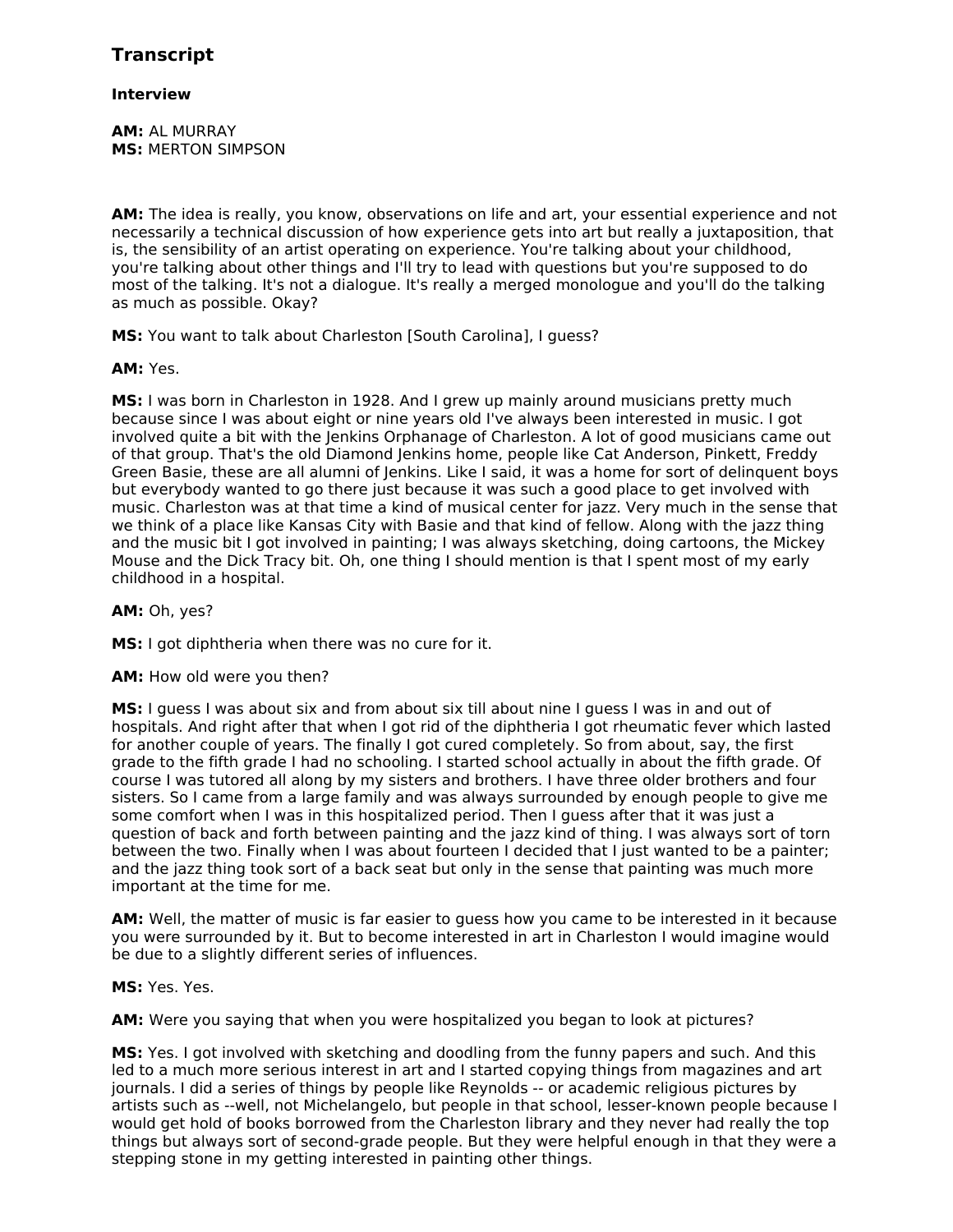**AM:** What about the Sunday School cards that came along with the comics on Sunday? And these were brightly colored?

**MS:** Right. This was the part of the thing I did also, you know, sort of took liberties with them and blew them up, tried to abstract things from them -- flirting with abstractions. Of course, the person who helped me most in Charleston as far as art is concerned was William Halsey. At that time he was the man who headed the art gallery there. He was also a very fine painter, aside from being a decent human being. He sort of took me under his wing, so to speak, and taught me a bit about drawing, constructing a picture, mixing paints, and the general sort of things needed to be an artist. This went on for I think about four or five years. I'd go to his into a few shows, local shows, shows in Atlanta and places like that. He was very encouraging.

**AM:** How old were you at that time?

**MS:** Oh, I was about thirteen years old then.

**AM:** From about thirteen to about eighteen?

**MS:** Yes. I finally left Charleston and came here in 1948. But all during the time I was in Charleston I was pretty much working with him and in the Gibbes Gallery. I worked in the gallery for a while.

**AM:** What was the nature of the Gibbes Gallery?

**MS:** Well, it was like a city-run gallery; actually more a museum that a gallery. Had local shows. And had a pretty good permanent collection. And had art classes. Of course at that time Negroes weren't all owed to go to classes there. But I went mainly because I was working at the gallery and I guess I was the one they took in to say that "we have one in" something of that kind. I guess it was just a question of circumstances. Of course with Bill Halsey, as I said, he was always a very open-minded person and I was in and out of his home as much as I was in my own home at the time. [Machine turned off.]

**MS:** Charleston again.

**AM:** You were talking about the gallery.

**MS:** Yes. The Gibbes Gallery because that was the only gallery in Charleston of any consequence with the exception of Kyra Kuhar, a French woman who had a bookshop and gave part of the space to some local painters.

#### **AM:** A French woman, you say?

**MS:** Yes. She was an old friend in Charleston and pretty much an artistic live wire. Oh, one I should also mention in Charleston who was very helpful -- Jean Fleming. She was a portraitist. I got to know her through Edward Johnson who was a frame maker in Charleston then. I worked for him for a short time, and he showed one of my little portraits to Mrs. Fleming. She got interested and actually did a portrait of me as a demonstration of technique. And from that one sitting I got quite a bit from her. She was one of these people who could do magic and was very good at imparting techniques. She didn't say much but what she would demonstrate by just a stroke of the brush she would do in such a way that you would be able to sort of imitate, emulate what you might do.

**AM:** Well, after you were involved in the comic strip type thing and the religious thing what were your interests? What did your paintings look like as you remember them?

**MS:** Oh, they were quite bold actually. Sort of bright, flat colors kind of thing, heavy black outlines, very much in the direction of stained glass windows. I've still got some of those early things. Bill Halsey just showed one to someone who came here from the North Carolina Museum last week -- they're in the process now of setting up a book on Negro painters in which I'm being included. He just asked me yesterday if I'd be willing to do a show there. I said, "Certainly." Because he was sort of intrigued with this "Confrontation" idea that I'm involved in now. In fact he's coming in today again to take some more pictures. He spent a day with me the day before yesterday and part of yesterday shooting and taking notes. Also doing the tape bit. He's just a young man. He's running the North Carolina Museum now, but he's so enthusiastic about what's happening to Negroes in the arts that I would think he'd be almost better placed in Harlem in a way for his own good. But at least he's getting things done. He's getting involved with Negro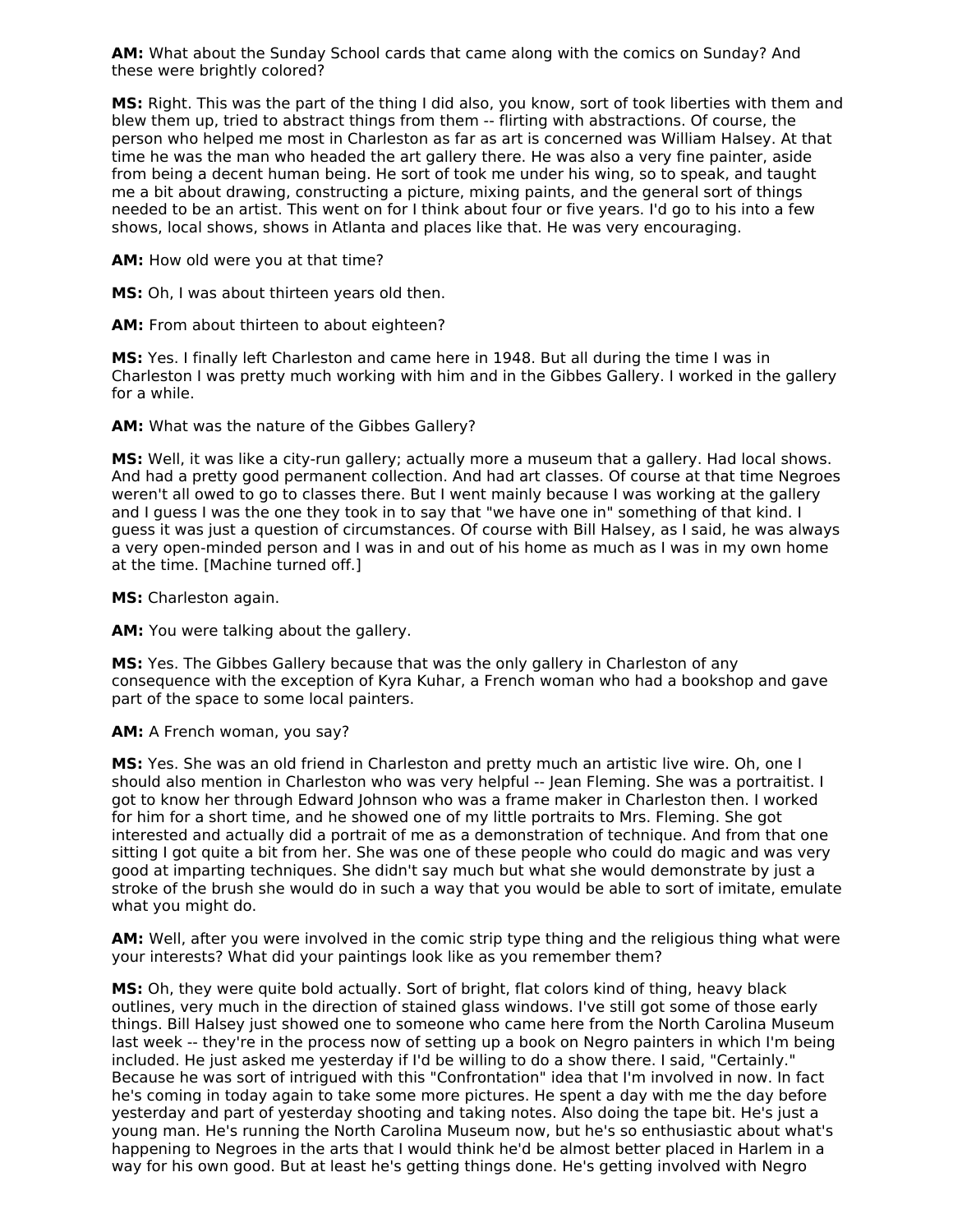colleges and trying to push them into showing and doing things and not being timid or afraid to approach the big museum in town, because you can understand very well that there's been such a ban on -- or sort of a working group against -- Negroes painting in the South that I can understand the reluctance now of some painters to try to show even. But the city of Charleston has learned a lot since I lived there. I was home just about three months ago when my mother passed and there were such fantastic changes it's not the same city. There has always been a large element of decent people in Charleston but things to me so much better how in many areas, not just in physical areas. In the Police Department we have captains, detectives, lieutenants, and this kind of thing. It's the kind of thing you expect to find in a place like New York, not in Charleston. But it's there and it's honest. You find it here and it's a little bit hypocritical. I've always maintained that when the so-called education bit does really develop it's in a place like Charleston where it will be much more real, before it happens up North. Because, as you know, there is no haven as such in this country for Negroes. I don't think there ever will be. I don't want to get off on this sort of tangent.

**AM:** Well, what is interesting is the fact that you left Charleston a long time ago but you really didn't sever you relationships.

**MS:** No, no. I don't think I could ever really.

**AM:** A lot of times in the case of a number of people, a number of Negroes who have come North from the South their interests in the North are quite different from what their interests were in the South.

**MS:** Yes.

**AM:** When they've gone to school and they've studied certain things, and found so many opportunities, as it were, in the North they tend to minimize what they actually did when they were in the South, the actual beginnings. You seem to have maintained connections. Have those connections always been there?

**MS:** Yes. Oh, yes. I think it's only natural to do this. Especially in my case. If you've got friends, roots, connections I think you want to develop them. You know, like I said, Bill Halsey is still in Charleston. Blewer is still there, many of my teachers are still there who were very helpful in the sort of rough days when I was sick. You know, it's just hard to forget. It's like the family, you know. We've been a closely knit one ever since I can remember.

**AM:** What was junior high school and high school like?

**MS:** Well, I don't remember junior high school but I can remember a lot about high school. As I said, even in junior high school I had the medical problem. But high school was fine. I was in the school band and did a lot of painting.

**AM:** What was your instrument?

**MS:** Saxophone; tenor sax, clarinet, flute.

**AM:** A reed man.

**MS:** Yes, pretty much. In fact I'm going to have a chance to play at this benefit tomorrow night. We're doing this Biafra bit. Roland Harman, Danny Moore, Davis on bass. They're a pretty good group of guys.

**AM:** Tomorrow?

**MS:** Yes. I wish you could make that.

**AM:** So in high school you were in the band?

**MS:** Oh, yes.

**AM:** And were you in the orchestra?

**MS:** Yes. Yes. In fact we had a band that played concerts against the Citizens Band in Charleston and we won, you know.

**AM:** What years were these, roughly?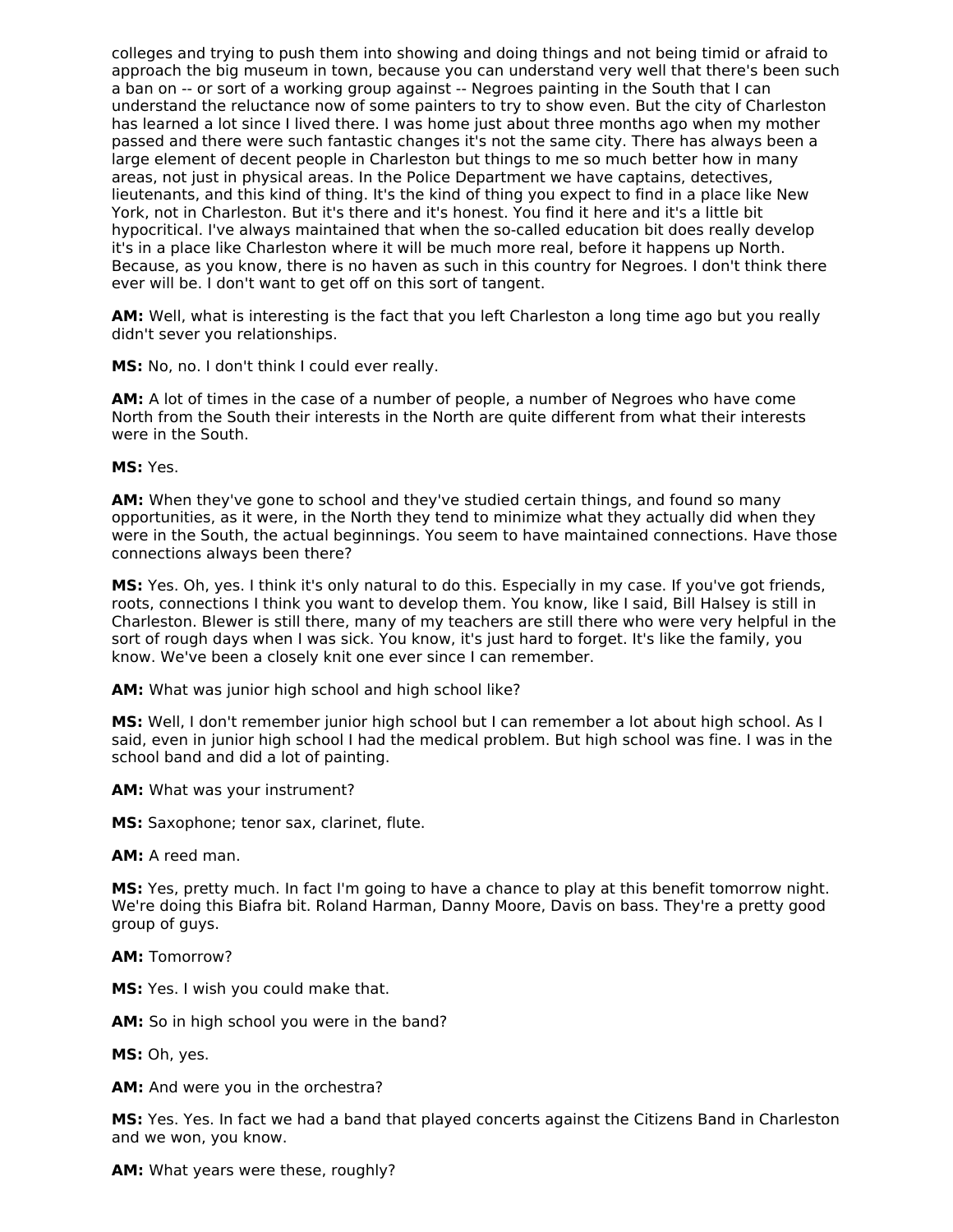**MS:** Oh, well, I came out of high school in 1948, so figure back five years.

**AM:** By that time there was another quite famous South Carolina musician who was pretty popular at that time, Dizzy Gillespie.

**MS:** Oh, yes, yes.

**AM:** There was, I suppose, a certain amount of identification with him?

**MS:** Yes. Kansas City too.

**AM:** Right. And insofar as your school activities were concerned there was some, let's say, official interest in you art on the part of your teachers?

**MS:** Oh, yes. Certainly.

**AM:** Doing posters?

**MS:** The whole works, yes. You know there was always some little article in the paper about a prize in Atlanta, a little prize in a North Carolina show or something, as far as Philadelphia. In fact it got so that in the Atlanta show I won the prize for three years so automatically they finally decided it wasn't the place to show because, you know, painters were beginning to say it's an all-Negro show, we don't want to start showing in an all-Negro show. So I stopped doing that. Now we're getting back to that. We still have all-Negro shows. I don't know.

**AM:** How did you feel at that time about your identity as a painter? In other words, what did you identify with?

**MS:** Well, at the time, you know, I didn't think at all great. I just painted and wanted to show the pictures. I didn't think a thing about doing it with one group or another, you know. I just didn't give it any thought. Of course now I have sort of qualms about all-Negro shows, depending on the reason for the show. If it relates in the sense of what we were trying to do in the Spiral group -- for instance, were trying to find whether we had something in common as Negro painters - then I think this can be a valid thing. But if you're painting in a particular direction, say, you're painting -- I don't quite know how to put this -- for instance, if you're, say, a man working from Ghana and you're doing a show on Ghanian art or something, that I think is all right. But just to have an all-Negro show today I think is not the thing to do. Not that I see any reason against it politically; it's just that I think you're sort of putting your self in too much of a niche. You know, if you're going to paint, paint and show, but don't worry about fitting into any one group, or any particular groups as such. Paint them and show them.

**AM:** In other words, if there was an exhibition and they were saying American Painters Under 40, there would be no particular reason for dividing Negroes, Jews, Puerto Ricans and what not?

**MS:** No. I think it would be silly.

**AM:** Anglo-Saxons, Protestants, Catholics and whatnot. It would be ridiculous.

**MS:** Exactly.

**AM:** Because you wouldn't be showing American painting or painting by Americans under 40 - they would be included in the various groups, a spectrum.

**MS:** Exactly. That's what I'm trying to say.

**AM:** Meanwhile when you were in Charleston and in highschool or during that period in your life what about your brothers and sisters? What were they doing? And what was your relationship to them>

**MS:** Well, like I said we were a sort of closely knit family. Two of my sisters are now teaching school. Let's say six of us went to college. Six of us are married now: two are not married. My oldest brother is at the Post Office in Charleston. As I said, two of my sisters are teaching school.

#### **AM:** In South Carolina?

**MS:** Yes. Two of the girls are just housewives. Another brother is in the taxi dispatching business. The fourth brother is in the furniture business jobbing again. My father is retired now.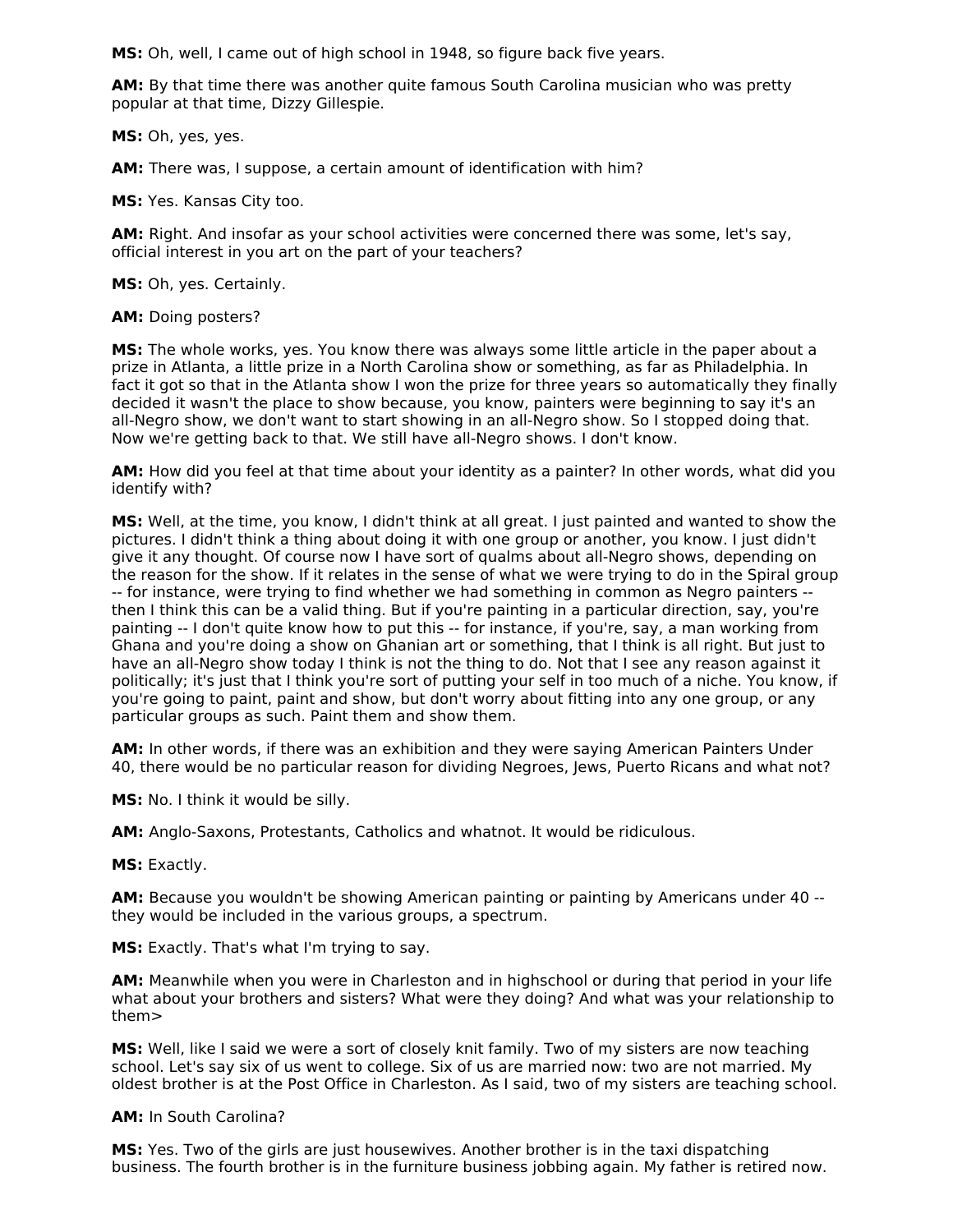He was with the City Water Board, meter inspection in Charleston and I believe was the first Negro to have this job. My mother was just a housewife aside from being an extremely fine mother.

### **AM:** What colleges did you attend?

**MS:** Well, I went to Cooper and N.Y.U. A funny thing happened: I came up to take the test for Cooper and excelled in the art part but sort of flunked everything in the special math test they had. So I took another test that same week for NYU and got it with a partial scholarship thing. And I went to NYU. But the next year I took the Cooper test, passed it with flying colors and went to Cooper at night and NYU during the day, just before going into the service. I came back out. Went back to NYU and got my paper so to speak. By the way, during the NYU days was when I met Woodruff. He was one of my teachers there.

#### **AM:** Hale Woodruff?

**MS:** Yes. I got a lot from him. He's an excellent teacher aside from being a good painter. I believe he's retired now. The NYU days were real good days. That's the time I became involved with Baziotes, met Motherwell, it was the active period of the New York School expressionistic days. NYU was the heart of it, that whole area.

**AM:** What years would this cover?

**MS:** Oh, 1949 to 1951 actually. I went into the service in 1951.

**AM:** What branch of the service?

**MS:** Air Force.

**AM:** You were in the Air Force?!

**MS:** Yes. Yes. That was an interesting experience, by the way. The first thing I did when I went through my sort of basic training up at -- what's the base upstate near Syracuse? I can't think of the name now. But I did a portrait of my Base Commander at the time who was General Howell, I think. And he saw the portrait and liked it and assigned me to Special Service. Well, actually I wanted to go into the band but they said they needed a painter on the base and they give me the band as sort of sideline thing. I was assigned as official Air Force artist. That was my job. That was it. I did a portrait of General Twining who was at that time the Chief of Staff. When he saw the painting he suggested that I do one of Eisenhower what at that time was General Eisenhower. He arranged a sitting with him out at Scottsdale. So I went to Scottsdale to do the General to find that he was in Colorado. So I got a plane and went to Colorado Springs and had a session with him and did some sketches. From the sketches I did a portrait which finally ended up with him. He gave me a hundred bucks, which was a lot for a GI. I got a nice letter from him a week later when he got the portrait. About a year after doing that it was Colonel Hoey who I believe was at Scottsdale and he got me to do another portrait, this time of General Howell for the Scottsdale Museum or something. They have a special Air Force museum. I did this. After I painted this portrait they asked me whether I wanted to take a commission or continue sort of working this way. I said what I'd like to do is go home because my mother was not well and I could do much more for her being out than in. So a few weeks later, I was being processed and got out. And that's how I got out of the Air Force. So I sort of painted my way out I guess more or less.

**AM:** How long a period was that? How long were you in the Air Force?

**MS:** Well, I was supposed to be in for four years because when I went in I took the officers training bit and passed it actually for the Army. But after passing it for Army the Air Force refused to release me for the simple reason that I was doing these portraits. I wasn't doing anything for the country as such except painting these portraits. So they refused to give me a release for the Army. When this happened I refused on the other hand to go ahead and go through the Air Force Candidate School because you had to sign up for an extra hitch if you did that. And I didn't want this, you know. What I wanted to do was to get out. I didn't like the service even though I didn't do anything but paint and play jazz. But the idea, just the regimentation was just too much; even without having it thinking of it was just too much. Because as I said, I had it much easier than most guys who were in the service. Even guys that should have had it, at least guys who were in the service. Even guys that should have had it, at least guys that followed me, I saw PhDs sort of doing menial labor. The service is a funny thing,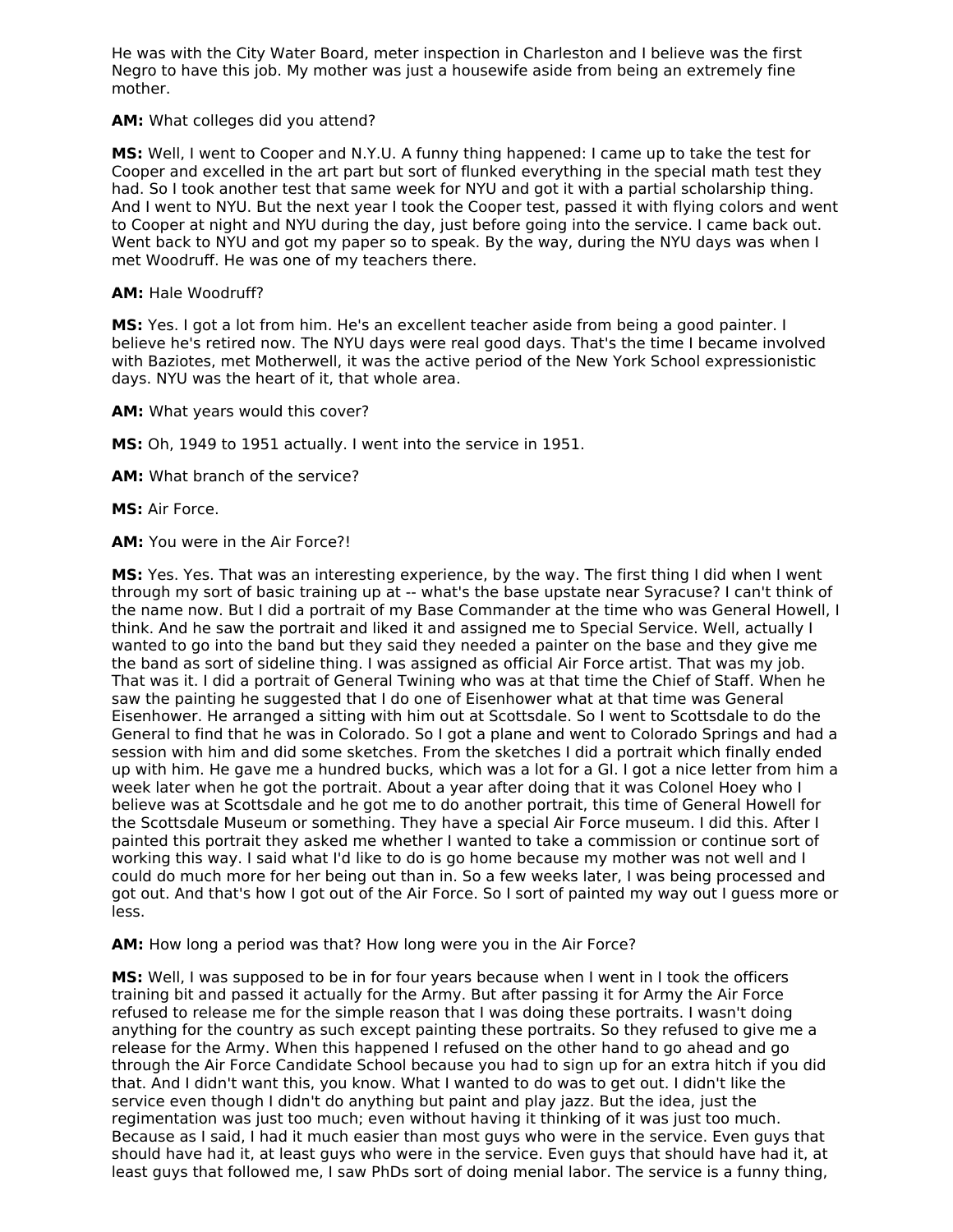you know. If you're lucky you get into lucky things. If you're not, you've had it, in other words. Of course I don't know what it's like now. But at that time that was the case. I was just lucky enough to always get the easy assignments. I was lucky enough to get into the band, I was lucky enough to get this portrait assignment, the Air Force Artist sort of thing, with three stripes and the chance to take a commission if I wanted it. This was a period of two-and-a-half years. I got a year off because of my mother's condition, keeping in touch with the reserves, which I was allowed to do in Charleston, sort of work, and then went back in for six months, completed the first part of my hitch, and got a discharge without any reserve attached to it, which there should have been. But during that time when I was doing portraits in the Army I did a lot of my regular work. I think my best paintings to date were things I did in the Army. The painting that Sweeney bought from me was one that I did when I was on the base, a large abstraction. This is the thing that's reproduced in the American Painters catalogue in 1954. But all in all it was a pretty good experience in the service. Not in a military sense but in the sense I guess working with people and what happens not because one deserves it but because of circumstances. I would like to have gone to Europe, though, because I had a chance to go but couldn't because of the portraits and the general who wants my so-called talent around. We played at parties for them, too - there was a jazz combo on the base and we played for all the officers' parties and that kind of thing. But it was a worthwhile experience.

**AM:** Yes. When you look back the different things come together.

**MS:** Yes, sure.

**AM:** Now this was right after NYU?

**MS:** Yes.

**AM:** Or did it interrupt NYU?

**MS:** Well, it interrupted and then I went back to NYU.

**AM:** And you were involved with painters who were very much in the public consciousness at the time.

**MS:** Yes. It's so funny, they were all sort of interested in techniques. I remember even Sam Adler who was working in encaustics, they'd all come around me -- I was a student at the time - they'd come around for me to show them how to do things with wax. Well, I got these wax things by working in the frame shop. I worked in the frame shop for a long time even when I was going to school; I was going to school at night and in the daytime I worked four hours in the frame shop.

**AM:** Where was that?

**MS:** Beverly's Frame Shop in New York.

**AM:** Where is that located?

**MS:** It was at Second Avenue at 52nd Street at the time. Now I believe it's up in the Seventies. But this place was like a college. Everybody came in for frames, people from Hans Hofmann on down to Max Weber, or on up, either way you want to say it. Oh, Maurice Sterne used to come in and he used to see my little wax things. It was so funny, I'd be working on a gold leaf frame and he'd do a painting at the same time. In fact the painting that the Guggenheim took is a gold leaf painting. In fact he painted while we worked. If you could see that painting some time. It has a sort of fresco-like quality with a golden sense like a rubbed golden wall or something. It had even some magical textures. I remember one day in school at Cooper Union I had this painting up in class and all the kids sort of were intrigued with the medium. And old Schutz, a teacher of mine at the time, who was German and taught at Cooper, was very good. He said to the class, "The hell with the technique, what about the aesthetics?" They were all getting so involved in what I did in the technique because they would copy the technique but not make the picture like I did or that Schutz claimed that I did in the class. One thing about the teachers at Cooper, they were all extremely encouraging. And I think this was good. They did it just enough to make you work. They didn't overdo it, though. But it was effective, especially in my case. I learned quite a bit.

**AM:** Then I suppose one of the next periods as we might call it so far as my conception goes, would be involved in your actually getting to Europe?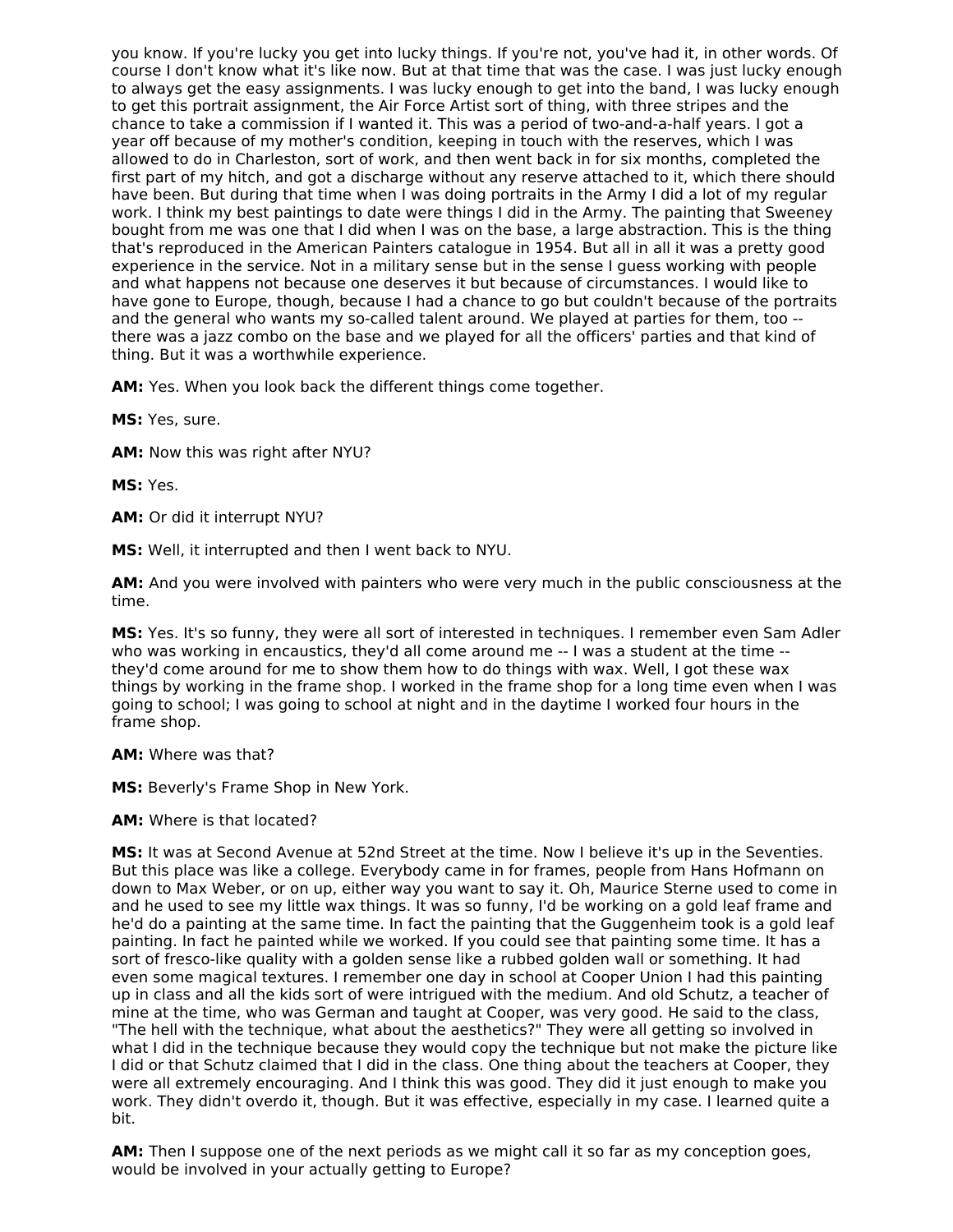#### **MS:** Yes.

**AM:** How long did it take you to get to Europe after your NYU period? NYU and Cooper Union.

**MS:** My first trip to Europe I believe was in 1959. I went actually not to paint as such but to see sort of African sculpture museums. While working in the Frame Shop I got involved with the collecting of African sculpture. Actually my collecting of it started I believe at NYU. I had seen pieces of Julius Carl Clark. And I saw one or two pieces that Woodruff had in his apartment. And I had seen a few pieces that Robeson had at the time; he had a few dogas that were exhibited in a few shows around town. I was so taken with them, with the forms, you know -- people talked about Picasso, Miro, and I used to say, "What about African sculpture," which these people sort of got this idea from. But they would never say sculpture, they would always say the Picasso, the Miro, the this, and the that, without getting to the source of this whole bit. But like I said, the first trip to Europe was in 1959 and then probably the next one was in 1963, and then 1965 probably, and since then just about every year. But now it's to the point where I spend at least eight months of the year in Europe and four months here; it's a sort of ratio of seven-five; eight-four. And I guess the reason I spend more time in Europe is just that I'm more comfortable there. This is not strictly a racial kind of country although this is certainly a part of it. You know, I'm free to paint and I spend more time on it. I have as much time to paint here as I do there. It's just that I'm more at ease in Europe and I feel more like working there than I do here. And since I want to paint I might as well spend as much time as I can there, and that's why I do it. Pretty soon I think it will be even more time there, ten months there and two months here. I never intend to give up my citizenship because I'm still an American and I think I always will be. I have no interest in denying that.

**AM:** Well, your interest in African sculpture came to be quite an important thing.

**MS:** Oh, yes. Well, I'll tell you a little bit about that. Actually I collected seriously for about seven years before going into the business end of it. And the business part came up when I had to help my mother and my father, help by sending a couple of kids, brothers and two sisters through college. I also found that by setting myself up in this business I could give myself more time for painting as opposed to working, say, eight hours a day in the frame shop, or teaching. You know I like teaching if I can teach kids. But I wouldn't teach, say, beyond twelve, it sort of stops there for me. I like teaching from, say, about four years to twelve. Beyond that it's too much work. I find kids in the age range of four to twelve fascinating; they teach you, more than you attempt to teach them. That's why I enjoy doing that. I did that in Charleston for a couple of years. And a year here at the Center. But like I said, the business then came up because of economics pretty much. I wanted to help the family, take care of my two boys, and give myself more time to work. When I'm in town I'm here in the gallery, oh, Saturdays mainly. But the other times I work on my painting. I don't have to be here as such. It's set up now so that I can stay away for six or eight months every year and not worry about coming back because I have someone very competent running the place for me. I come back when I'm anxious to see how things are. I'm free for painting now and it's almost an ideal setup for me.

**AM:** What connection do you see or have you been able to discover between the new politically inspired interests in things African and the interest in African art which painters which you have known have, and which you yourself as a painter have?

**MS:** Well, with this new thing, this new interest or awareness of Africa, African art my question is this: how sincere is the whole thing. How much of it is real? how much of it is just plain old chauvinistic tendencies? how much of it is just so much rubbish, so to speak? I have no doubt that there is a large element amongst black people who are seriously interested in Africa, African art and African culture as such, but so much of it to me is just hopping on the band wagon, sort of becoming part of the thing, it's the thing to do, to think black, to be black, and sort of be a brother, so to speak. A large part of this is mal-placed and mal-guided sort of political frustrations. Another part of it I guess is just that people are sort of wandering or swimming around not knowing what to hold on to and this seems to be the thing that's most available or most feasible at the moment. So they latch on to this and sort of use it. I mean they talk about a Rap Brown or a Stokey Carmichael. I frankly feel that these people in their shouting have a certain amount of sincerity. I mean I think it's a case of sort of asking for the hundred dollar bill to get fifty. And when they say "Kill whitey" I don't think they mean it literally. I think they mean kill the thing that's bad in whitey and sort of cultivate the thing that's good in him. I think they're trying to say help mankind. I've always had a belief in these people and I think even in their sort of wrongdoing, because in any kind of expression or expressions of this type there's bound to be some of it that's wrong or crude or unfair, I believe that there's a balance. I think there's a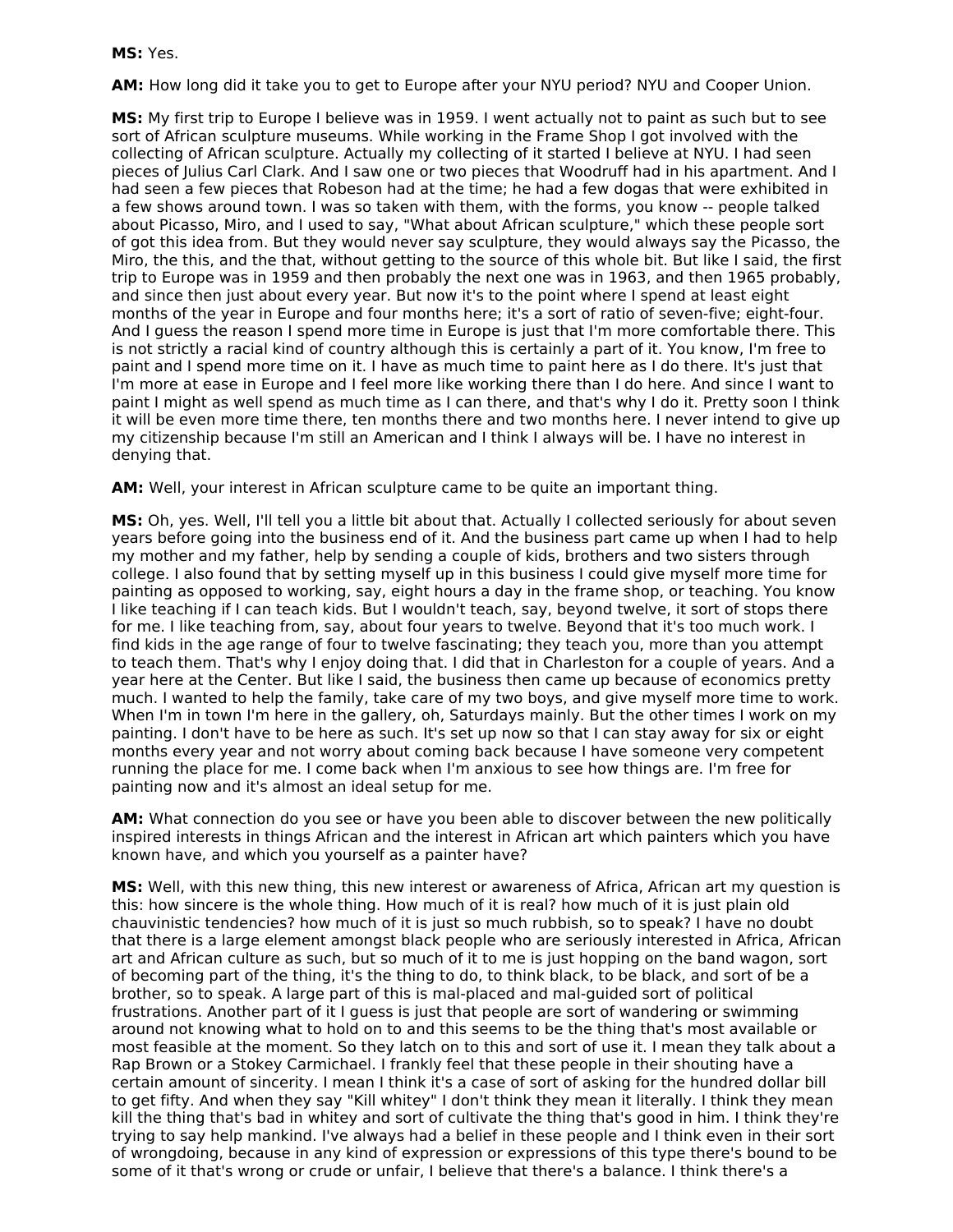reason for the Stokey's and the Rap's. And I think that without them this country would be lost. Once again I've gone off on a tangent.

**AM:** Yes. Well, those are political implications which are of course of fundamental importance. What is your reaction to, let's say, the quality of the aesthetic response that's involved in this? As you said, a certain amount of it is band wagon hopping. That's in a political sense. Too, it also may be in an aesthetic sense.

**MS:** Yes. Sure.

**AM:** What do you see there, and have you had time to think about it at all in terms of younger painters?

**MS:** Well, for example, a few years ago I had a couple of kids working in my studio, one named Maurice Phillips and the other one being Gerard Anderson. By the way, that's a painting there by Maurice. Not one of his better things, but he's certainly been influenced in a real way by African sculpture, African painting and African masks. This is a young man that is close to being a genius. He can dance. He can pick up a guitar and play it. If he picks up a saxophone he plays it. He's one of these multi-talented people. But there are so many others -- I don't know -- I wouldn't call them optimistic but I think they get involved because they think it's the thing to do. I believe in time that something real will come from this whole movement, or series of movements. As far as the blacks or whites races really appreciating African sculpture for what it is I think we've all got a long way to go. Because, as we know, there are few Negroes who buy African art for very obvious reasons. The sculpture now of any consequence is a little bit on the expensive side. You can buy a decent piece for a few hundred dollars. But that's more the exception. You can buy a real piece for instance for twenty dollars, a gold weight, or a small miniature mask sometimes. But to really get involved in the sculpture, to collect it, is a thing that's beyond most Negroes. But even those that can afford it don't buy, and when they do buy they buy the wrong kinds of things, with the exception of someone like Ralph Ellison who has a pretty good collection. And Robeson I know still has his collection of dakotas. I don't know of any Negroes who collect as such. And Morgan has some things in Chicago.

**AM:** What do you see as basic aesthetic prerequisites for the study, an actual practical involvement with African art as such?

**MS:** Well, I don't think you need to have any pre-training. I mean you would sort of approach it the same way you would approach any work of art. I mean in contemporary things, for instance, oh, Duncan Williams, for example, most of them don't know that much about what they're looking at, they know whether they like a thing, whether they're responsive to it or not. I think you can do this same thing with African sculpture. I don't think you necessarily have to be a student of African art to really appreciate it. Most of these things, no matter how important or unimportant they are, are basically well-constructed things, well-realized, beautifully balanced, and in a number of cases really masterpieces. I mean it would be this in any culture not just an African sort of context.

**AM:** Is it true that the average person, not only in our time but for a long time, has a more or less conventional conception of what art is and tends to think about it in terms of representation, in terms of images? That many people who've come to develop and interest in art, in African art, have had a sort of revolution of taste? I'm talking about other painters who have become interested in abstraction and what not: a person might look at a mask and see certain things in it, but isn't there a problem that the average person has to realize that it is art? In other words, isn't there a certain degree of sophistication in taste necessary especially for a conventional person?

**MS:** Yes.

#### **AM:** To see whether it's art?

**MS:** Yes. I know there is a tendency to sort of associate the african mask with the jungle or the Tarzan movie or voodoo ceremonies and sort of overlook the artistic involvement. But I think this is changing with museum exhibitions and the amount of books being written on African art, the amount of television being given over to it now. It's getting to be the thing again. I get any number of calls now from television people, from schools, this group, that group, women's clubs, wanting lectures on African art. It's rather tricky I know. Especially for Negroes to sort of -- I don't think this is as much for African Negroes because I know most Africans, with the exception of the few that are involved in the dealing end, don't really like the mask. I mean someone as famous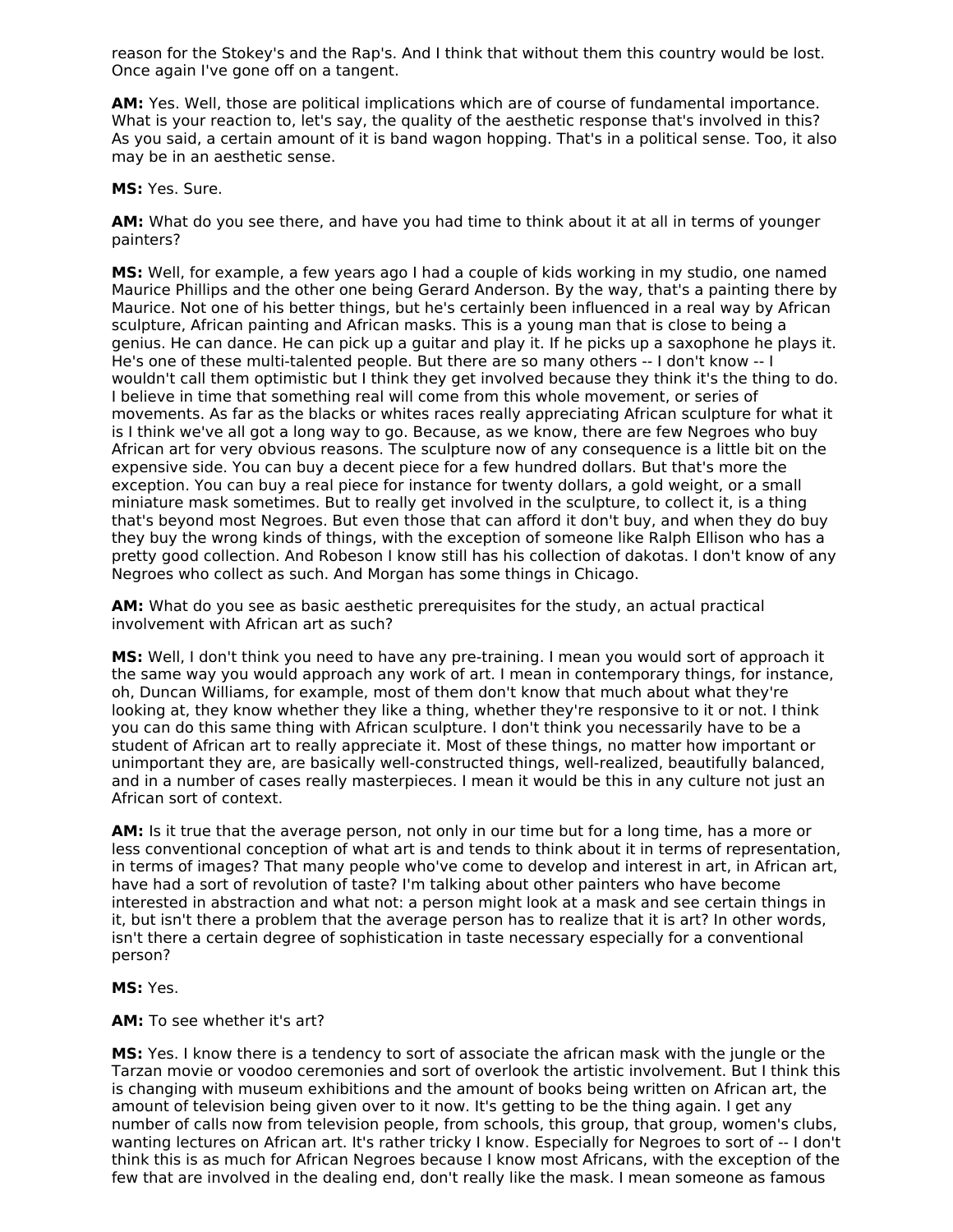or as well-versed in art as Ben Wundel, he thinks of these things as sort of black magic still. And this I found incredible, you know.

**AM:** Well, this is what I was getting at when I was talking about prerequisites. One prerequisite which it seems to me anyway that seems to be missing in some of the current black experience pronouncements is an interest in art, the prerequisite is an interest in art and that is in an abstract or in a critical sense which implies museums and things like that. To me, at any rate, it's perfectly natural that many Africans would not regard what we call African art as art.

**MS:** Yes.

**AM:** It is not involved, it is ritual. It is connected with ritual.

**MS:** Yes. Sure.

**AM:** It seems to me also that many Negroes, U.S. Negroes are not interested; come to African sculpture or to these objects from Africa with no critical context or no aesthetic context. If they try to make what unfortunately is a racial identification with them they end up with ritual. The prerequisite I was thinking of was, as a painter what is your reaction to the absence of that type of preparation for dealing with it as a piece of art?

**MS:** Yes, I see what you're saying.

**AM:** It's fairly easy for a person who's been through school to look on your wall and look at those two masks; with the aid of either Picasso or Paul Klee he can make a frame. But a person who has not been involved with certain classic problems of Klee or Braque or Picasso or what not, there's got to be come other prerequisites to fulfill.

**MS:** Yes. It's a problem of context with a certain amount of artists. Yes.

**AM:** I was just suggesting that perhaps you might have been aware of some things like that being operative, or in the absence of that type of involvement, operative in the development of Negro interest in art.

**MS:** Well, it's beginning to take shape but it's more the exception now than anything else and I think it will be a while yet but it's work that has to be done. That's why I've been hounding Harlem to try to get some sort of Harlem museum set up, a place for seminars, a place for showing masks, for having lectures and for getting kids really sort of involved in it and then later bringing it up to the adults because I think it's much more important to have the kids do it first and then start it with the adults. I think a lot can be done with it in the sense of racial pride and the feeling that you do come from some place and you do have a heritage etc., and its not just sort of a happening more or less which is dropped there in front of people.

**AM:** Did you find that your interest in African sculpture was stimulated more in Europe or in the northern part of the United States or in the South?

**MS:** Oh, it would be very difficult for me to say just where the greatest amount of my interrelation or sort of involvements came from. But I would say that the most sincere collectors I've run across have been in Europe. They really work at it and they really love the objects, I mean they're what one might call dedicated collectors. In the States I find that you have certainly a group of people who do it with sincerity and because they love the objects. But most of the people here who collect and buy do it because it's the thing to do, it's fashionable, it's a good moneymaking thing now. If you buy a good piece today a couple of years later the chances are it's doubled up, you know, in a way it's almost sort of speculation, more like the stock market. And aside from being a conversational piece again, as I say, it's a way for increasing the dollar. I mean we're all sort of worried now about the dollar losing its value, and a piece sitting there is much more constant, and art in general is much more constant when it is art. That's part of its popularity I guess, when you think about it.

**AM:** You do on balance express some concern about the actual quality of the interest of many people who are associated with the black movement, the movement having to do with black identity which as we said is largely politically inspired.

**MS:** Yes.

**AM:** You have some misgivings about the quality of that interest. On the other hand you do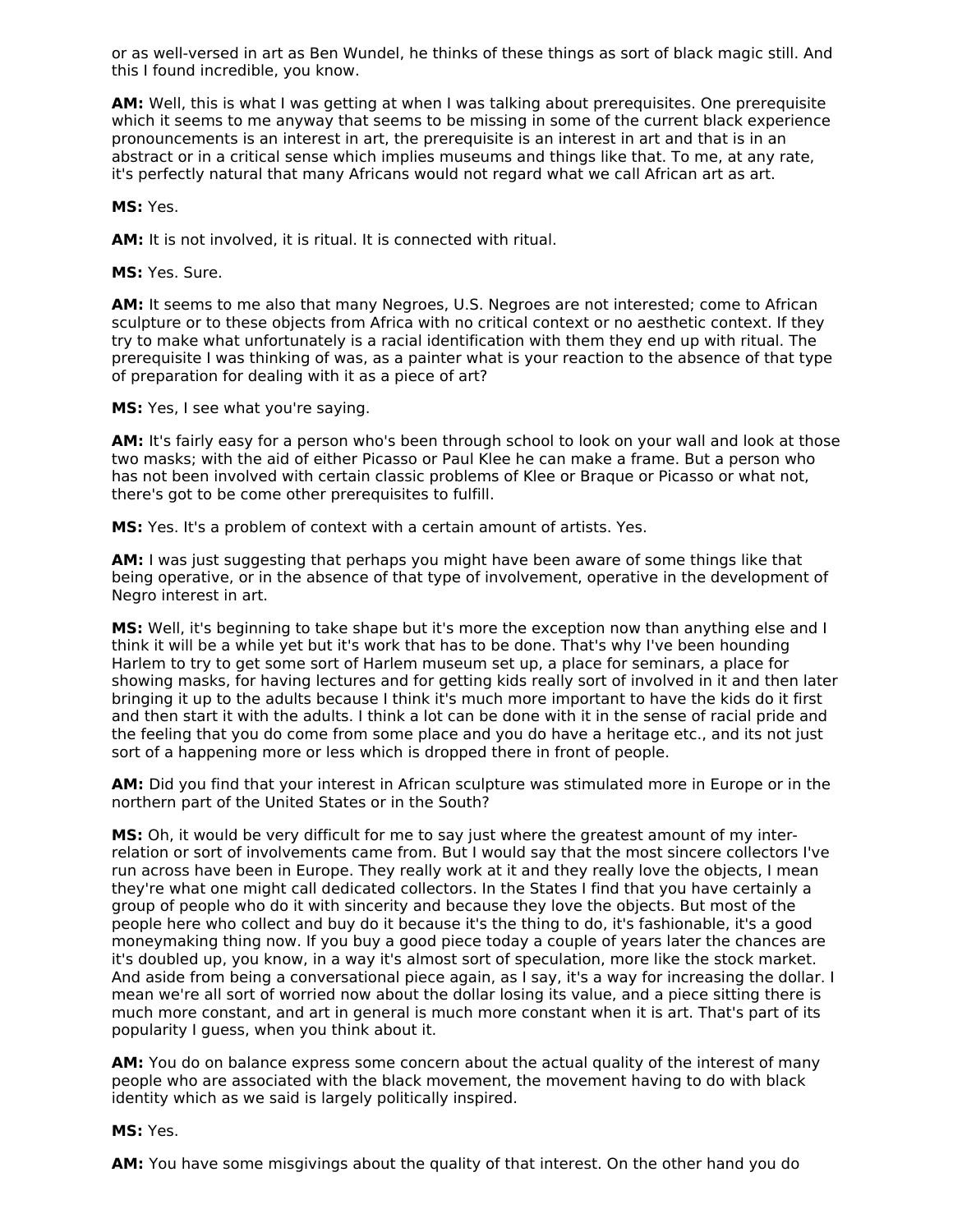know quite a number of Negro painters of your age and so forth, friends of yours, in fact you're a friend of most of the painters.

#### **MS:** Yes.

**AM:** What about their interest in art, in African art, and how has it influenced their work as you have observed it?

**MS:** Well, the best example of this I think is our friend Romare Bearden who's been very successful lately with his collage series. He uses very much the African motifs and quite successfully. Romy has been around a hell of a long time and he's been a beautiful painter for a long time. But apparently he finds something quite special with this African collage kind of treatment. He uses his childhood experiences plus his brilliant artistic ability with this means of working on the African theme, sort of type African, as one might put it, and he's come up with one hell of a good expression that's quite beautiful and quite valid. Some people might seem to think that its too clever, too tricky. I know for a fact that it's just the opposite. Romy is equipped to do this kind of thing. He does it with such command and so swiftly, you might say, that it's almost like magic. And I think that you just couldn't do this unless you were a Romy Bearden or someone of that calibre. I know he's helped me so much with these collages. I mean I see these things and I think my new paintings have sort of grown because of what he's done with the collage. I think if I hadn't seen them I wouldn't be doing as well as I am now with my Confrontation things. I feel very strongly about them, you know. Most people that I've shown them to, people whom I respect, Sweeney and the North Carolina Museum Director I spoke about -- Stanley Marcuson -- think that they're much the best things that I've done. And I certainly think this is true. And again I say thanks to Romy Bearden.

**AM:** Romy has been working for many, many years with the Dutch masters and with a number of other elements from the great tradition of painting.

#### **MS:** Sure.

**AM:** And this is one of the things which was to be part of -- a young man in Harlem can't come right out from just looking at a magazine ad or from commercial art and latch on to African sculpture and expect to have the same type of aesthetic dimension as Bearden, because he's got Peter de Hooch operating there, Vermeer, and a number of people operating to solve problems which canvases pose.

**MS:** Yes. Oh, yes. If there's such a thing as a contemporary master Romy certainly is. I mean people talk about painting and they talk about de Kooning and Kline and that. When I talk about painting I talk about Romare Bearden, de Kooning and that. This is my sequence and I think justifiable so.

**AM:** What about the influence of African art, or the use of it on some of the other Negro painters?

**MS:** Well, I see a little of it coming through in the work even of Norman.

#### **AM:** Norman Lewis?

**MS:** Yes. Norman is another one who has tremendous talent. He's a real poet. He's just a beautiful painter. Hollingsworth, yes; I always get his name confused with someone else. I think of the cartoonist and I have a tendency to sort of overlap the two. He does sort of totem figures; I mean he did some a year or so ago that were very much influenced by African things and were quite good. I don't know what he's doing now because I haven't seen him lately. But I certainly wish he would have kept on it that direction and really developed what he started. But I don't know too many painters Negro or white who have been too much influenced by the African, except in the sese that the sculpture influenced people like Picasso and the whole Cubist movement. In that sense I mean most of the things that they were working on got something from the kind of structure that sort of goes into good African sculpture. Like Sweeney said to me once that underlying construction even when a piece is first sweet and then the sweetness is on top, but an African piece will never be just sweet. This is one of the things he pointed out to me. And I'm inclined to agree with him.

**AM:** That's true. This is a very important aspect of such a discussion that the influence of African art on contemporary art is unmistakable.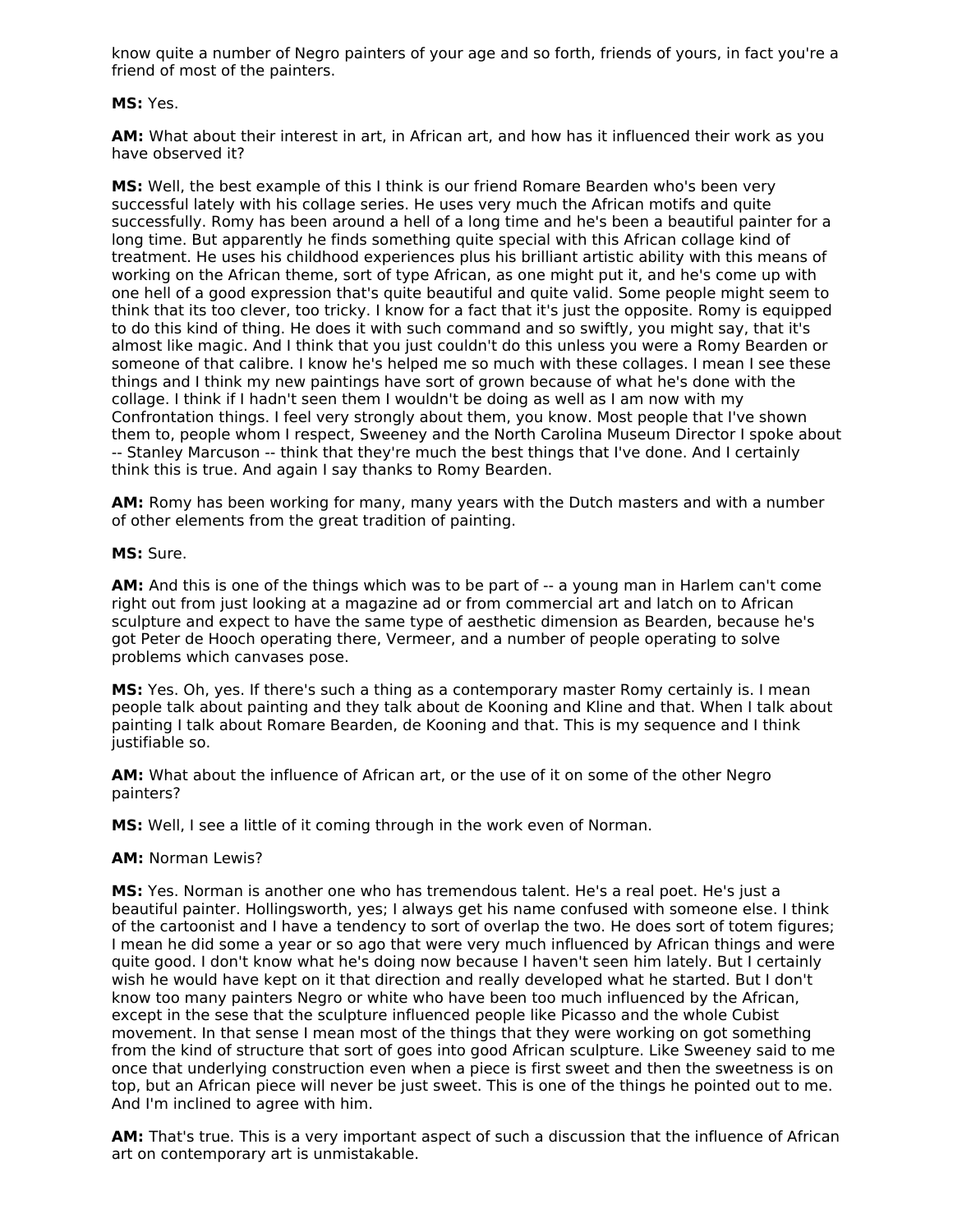#### **MS:** Certainly.

**AM:** Whether you talk about de Kooning or anybody else. At the same time when an American Negro painter comes to it one is looking, let's say, for anything special that he might work and this is the sort of thing. I have a feeling that some painters actually have been influenced by Orozco, Siqueiros and Diego Rivera under the mistaken conception that these lines represented by them are African. Do you see what I mean?

#### **MS:** Yes.

**AM:** They're really involved with foreign workers and peasants, they're not as involved with the aesthetic problems which African art is involved with because this is abstract art in the richest sense of the word: whereas they're involved in many instances with representational art in the most proletarian sense of representing peasants and workers. Not that the Mexicans are wholly concerned with that but there are people who have been influenced by them, have come through the Depression, the Federal Projects, the execution of murals and things like that.

#### **MS:** Sure.

**AM:** So this is what I wondered if you have discerned in some of the other black painters any special accents. For example, in Romy Bearden we find an American accent which has an African base, has a Dutch base. All painting that we know has been influenced by the Dutch, by the Italians.

#### **MS:** Sure. By the French.

**AM:** And the French and also the African. So now when it comes out man is who he is where he is. Romy is an American Negro painter so his paintings have an American Negro accent and they have a small discernible African influence. What have you found in the other painters?

**MS:** I'm trying to think. Well, in a way, in Jake, for instance you certainly get this sort of a feeling --

#### **AM:** You mean Jacob Lawrence?

**MS:** Yes. He gives a feeling that African art is a simplification of this sort of aspect. I can't think of any others that really strike me as having a real tie in with the art as such. I remember younger people's work. I can't think of their names now, that sort of use African motifs. But I don't know how deep this is because I haven't seen enough of it.

**AM:** But that which you have seen, what is your feeling about it among the younger people who are consciously and deliberately -- ?

**MS:** Well, I see that they're searching. I don't know how successful they've been in developing it but I certainly think it's been sort of pointing them in a good direction, you know. Now that's coming out of that we'll have to see at a later date. There is one man -- of course he's definitely an African sculptor from Ethopia, who worked here last year, I mean the year before last. he worked in Paris before that. He's now back home. He's very much sort of African fantasy; that's what he's painting, you know. But then he's Ethiopian, he's an African and he has much more reason for that working out of a cult tradition in a way. But he's infused with that kind of, oh, almost what you might call a cave-like treatment of sort of flat figures, stylized animals running, this, that and the other; but very beautifully done. He sort of ties them into a sort of contemporary statement.

**AM:** What were your involvements with galleries and so forth in getting started in New York? Now by the time you came to New York you had actually decided that painting was for you?

**MS:** Yes. When I first came here actually I had one painting with the Saidenberg Gallery. They showed it for a while. I wasn't very interested in showing because I wasn't working as well as I thought I would have liked at the time. But she liked the painting. And she had a chance to sell it. I didn't let her sell it; I said I wanted to keep the picture and I think this sort of upset her a bit so our relationship didn't last too long. After Saidenberg I went to Bertha Schaeffer. I stayed with her for about a year-and-a-half. I had a successful show there. Later I left and went to Jacques Seligmann. After Seligmann I went to John Heller. After Heller I went to Krasner. And after Krasner I decided against galleries for a while because I didn't like what was happening. If you were the top painter then you were pushed. If you weren't then you were sort of slighted. This I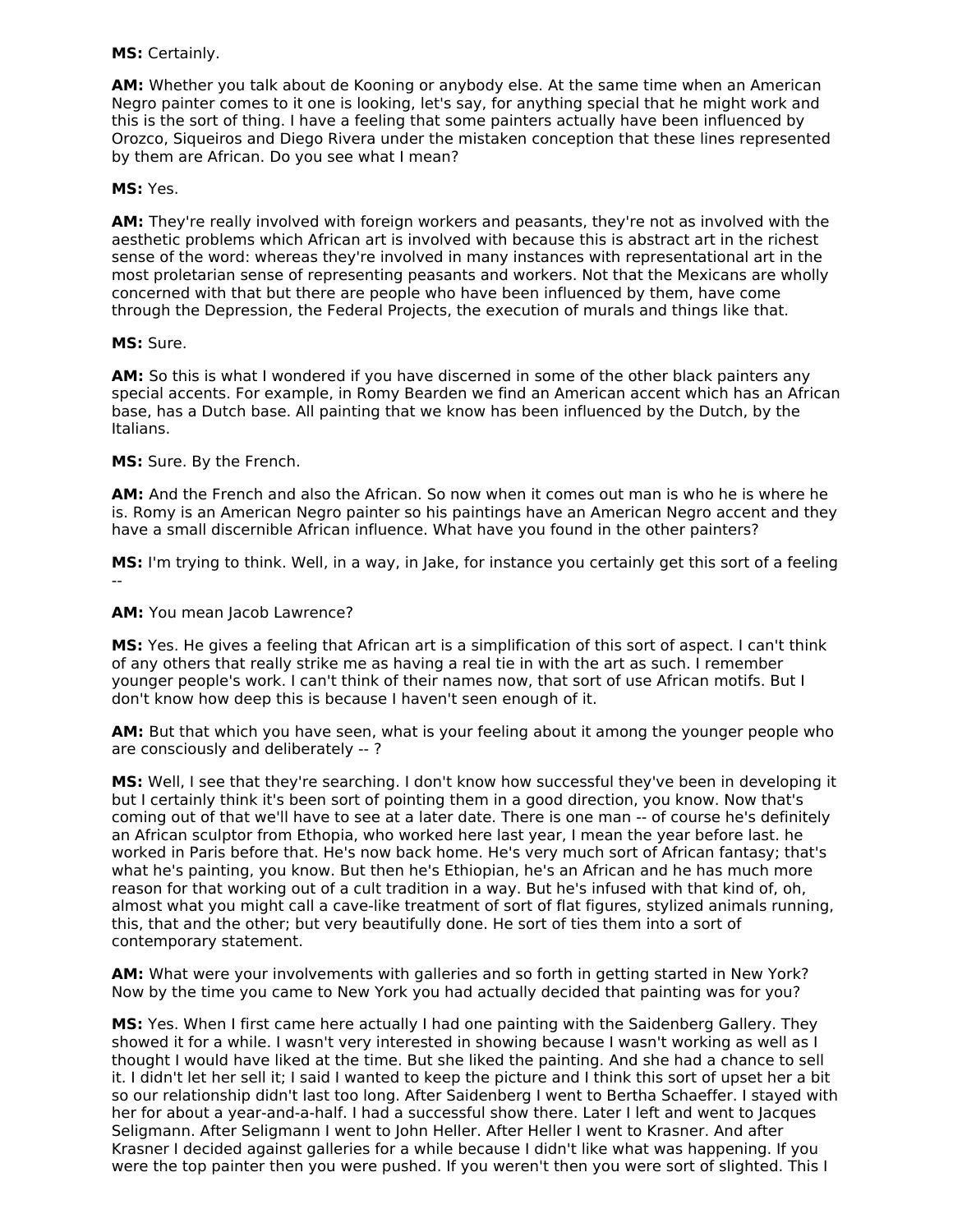don't think had anything to do with being black or white; it was just a question of the economics of the galleries. Now of course I've been working quite a bit. I will have a show in Paris probably in March. I just had one at Chatham College which went quite well.

#### **AM:** Where was that?

**MS:** Chatham College. That's in Pittsburgh. And I will do this North Carolina thing next year, which should be a good show. They're doing good catalogue on it. We may do it in connection with an African thing they're trying to set up, too, sort or contemporary African sculpture with the old sculpture showing the sort of bastardization, or whatever you want to call it, whatever has happened since the missionary came to Africa. But my thing is whether you show or not I think the important thing is work and I think what is more important than having shows is having your contemporaries see your things. I think this sort of feedback, sort of exchange of ideas -- I think painters are better prepared to tell you whether you're moving in the right direction or not. And I think if you can have this type of contact whether you're exhibiting or not then I think you've a live Painter and you shouldn't worry about having the big exhibitions, this, that, and the other. Because if you're really good in time people will see it and you will get your due, you know. That's what I keep trying to tell painters who come by complaining they don't have a gallery and "nobody takes my work", this, that, and the other. I say, "Don't worry about that. You paint, if they're good you'll sell them and don't worry about getting into a gallery, especially a big gallery. And if it's not a decent gallery it's not worthwhile anyway. So it's better to just show in a group show, if you want to, go into competition -- because I did this for many years -- and don't let a few rejection slips stop you. The more rejections the harder you work. I look at it this way, if they reject my paintings they're the losers. If I leave a canvas it means I'm pleased with it and I think if I'm pleased with it the best judge to decide whether my paintings are right for me. It has to be that first before it can be right for anyone else.

**AM:** Well, when they stimulate other painters that's one of the highest rewards.

**MS:** Yes. That's one thing, if you can get this kind of response then I think half your in this regard I'm luckier than a lot of other painters. I really don't depend on my paintings for a living. Last year I made \$30,000 out of my paintings. And I'm sort of pleased with that.

#### **AM:** Oh, yes!

**MS:** And that's without a gallery. Of course if I had a gallery a third of that would have gone to the gallery. And like I said, the galleries don't sell the works you sell the works. I maintain this with few exceptions. That's how it was when -25-

**MS:** I was with Bertha. She wanted 40% commission and I was doing most of the selling. I had a show. Thirteen paintings were sold and I sold ten. . . And to get 40% on top of that when I was framing my pictures, too! It was just too much. Of course we were friends and we still are friends and we still are friends. Like I said, for a painter the important thing is to make good pictures and having you contemporaries see them. Beyond that if you're good it will happen; if not, then you do something else. That's the answer I think.

**AM:** Have you felt a cross-feeling of mutual back and forth influence in your interest in painting and you interest in music?

**MS:** Well, I really don't separate the two as such. I think one helps the other. I haven't done any writing really but now I want to sort of try some things in relationship with what I'm painting now. I have some ideas that I'd like to do with a friend of mine in Paris who's from Ceylon, Stuart do Silva, an excellent pianist who dabbles in painting a little. I've got some ideas I want to sort of do, like I said, not to try to write a painting, or paint a piece of music but to show the relationship between the two things in my sort of psyche, you know. And I think by next year I'll have something to show, maybe do a small thing at the gallery here with a jazz quartet so something doing a number and show a couple of paintings that sort of relate to it, and just see what happens.

**AM:** The idea of being a jazz musician certainly involves what is called and what I refer to as improvisation; you know, stylization and improvisation are basically the same, improvising and stylizing at the same time.

#### **MS:** Yes.

**AM:** When you take your clarinet or your saxophone and you noodle around with the horns and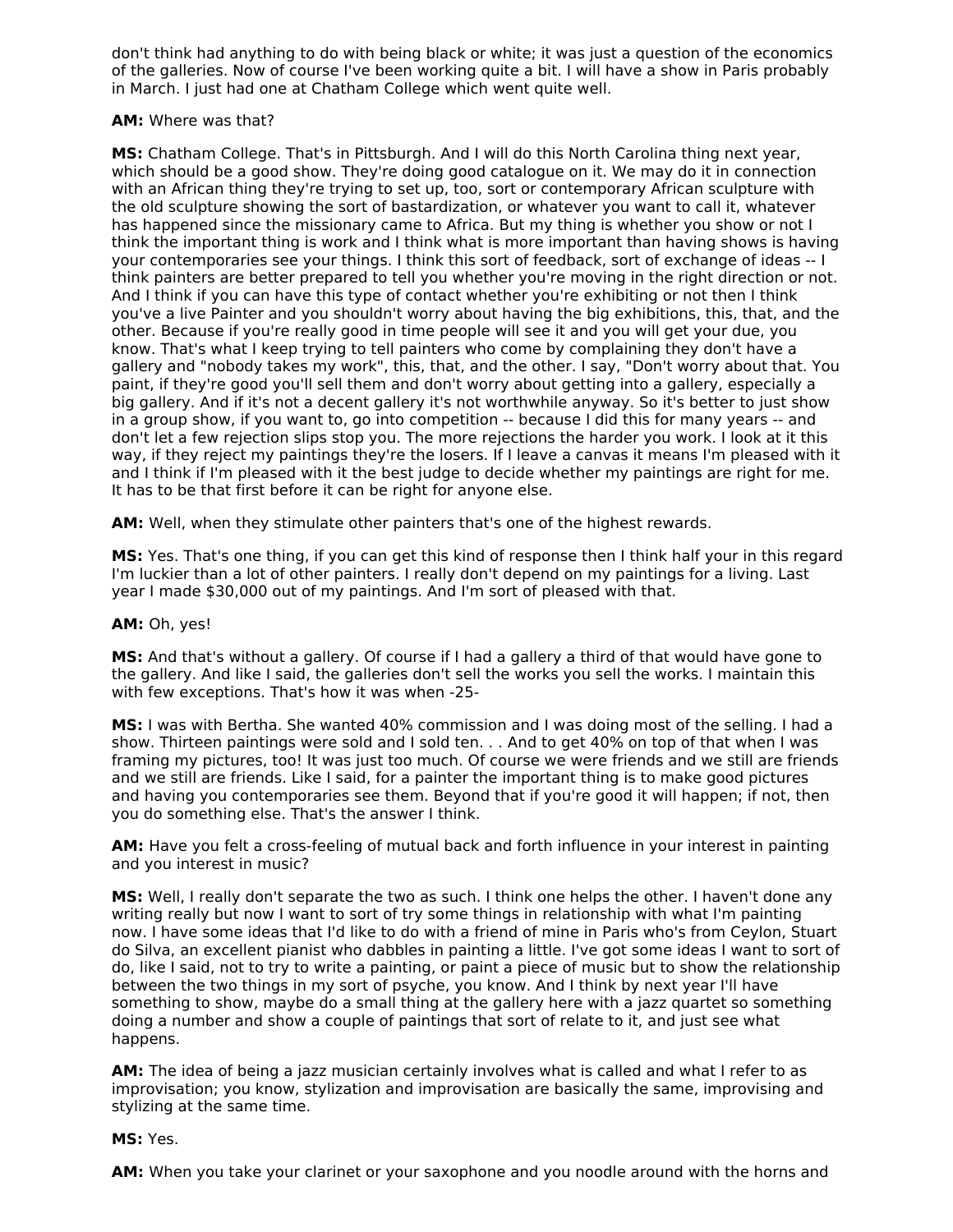so forth there is a great similarity -- .

**MS:** To executing a passage on canvas.

**AM:** Well, with your sensibility being -- you're engaged, as it were, in both. It's possible that you don't even think about it, its so much the same thing.

**MS:** No, I don't. But I've noticed some people responding to it certainly in that way. Especially the last canvas that just completed last night. While I was in the process of working it a man said it resembled certain passages he had heard somebody play.

**AM:** That would suggest that there is perhaps an indigenous American basis for an identification with some of the things that have happened in African sculpture or with African art -- which should not be overlooked by people who are very much concerned with establishing identity with Africa because surely what a jazz musician does to a conventional melody is not, let's say, European.

**MS:** No.

**AM:** The same thing is true of what an African sculptor, or carver did to a human torso or what he did to cylinders and things like that. Well, some Europeans like to think of it as almost pure aesthetics.

#### **MS:** Yes.

**AM:** The same thing for American Negro music. The solutions have to do with the freest type of aesthetics.

**MS:** Yes. Someone like Arnold Coleman you might say.

**AM:** But I mean even in the traditional and conventional thing, when you think of Kansas City style.

**MS:** Oh, yes, sure. Even in Kansas City style there's certainly tremendous attraction going on, you know. Counterpoint, play horn against horn, different tonalities. Even Old Satch, you don't know what he picks up, abstracts a tune much as he does, and keeping it as simple and as right and as easily digestible as a glass of water might be. When genius is there, its there.

**AM:** That's true. What are you thinking about or how do you formulate your direction or your interest as of now insofar as painting it self is concerned?

**MS:** Well, like I say I'm deeply involved now in this business of sort of black-white confrontation, I the problem of the two American most contrasting segments, I mean the black-white bit, fighting each other, almost sort of killing each other off; not yet, but certainly coming to this. And in trying to paint this kind of thing I begin to see that there's a sickness on both sides. We argue the point that the reason for the sickness on the Negro side is because of the amount of maltreatment they've had from the whites. But I still don't certainly think it justifies our being any worse than they were. I mean because a man been a dog to you don't turn around and become a dog to him if you can help it, you know, and I think unless this is the case and unless this man is willing to be helped I think this American democracy, or so-called democracy, is in for a sort of slow death. Not that it is dead yet but it's certainly coming to that. I think something has to happen. I think things are happening. And I think it's certainly going to come from the young. I don't think just the black young but certainly from the young people of this country. And it's happening all over the world the youth movement changing things and unless this really cultivates or develops itself into a real force then we're in for trouble. That's putting it mildly.

**AM:** So how do you see, or what do you see the role of the painter as being in a situation, a cultural situation like this where the cultural via the political -- aesthetic aspect of culture which is a broad operational tactic -- within the cultural thing, perhaps just as important as the political thing, is the artistic tactic. That is, it could be a role for a certain type of politician, a role for a certain type of scientist or technician. There's a role for the painter. And it's not to get bills passed or build hospitals or roads or another type thing. What do you visualize your paintings as being able to do?

**MS:** Well, I would think really there's a hell of a lot a painting can do. But I do see in the things that I'm painting now and enjoy working with I think it's just to point up how ugly this whole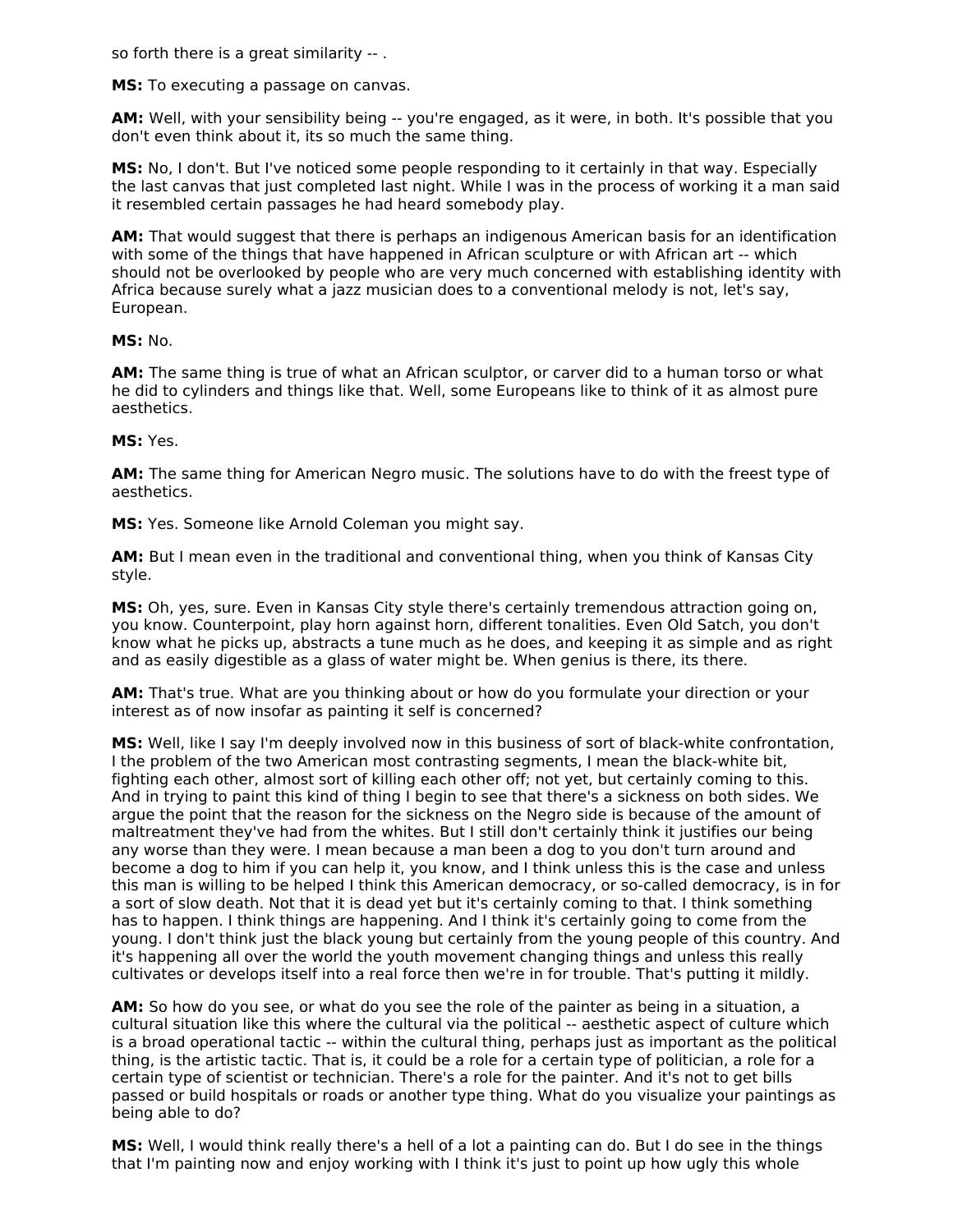business is this sort of fighting each other and killing off each other. And I've had comments from a number of people, mainly younger people; they think that I see these people killing each other, two, I see two angry faces, but in the picture I see a kind of love thing coming through. Now frankly I tell you these people are seeing more in these pieces that I'm seeing, because I see only the killing side of it. But if by painting these pictures people begin to see this, and it is there somewhere (which I don't see frankly at this point) maybe this in its own time, killing will sort of point out to a few people, wherever people can see them, that a painter in any literal sense can do anything that's going to change things except be honest with himself, paint pictures, and show them. I think this is the case with me. If it is that, if it is happening it's almost without my being aware of it; it's almost a happy accident. Because I'm painting what I think I see: ugly people fighting ugly people. I see wrongness on either side. I just think it's an ugly thing. I want to paint it as that. And I think if people can see it, and frown upon it enough, it might make them think, "Am I really part of this? Then I should want to do something about it." But I think it's almost a process of sort of osmosis. If it is happening I don't know how much of this can be done with paint. But there are these things in my system, these canvases and I'm going to paint it. And when a guy says, "How much longer do you think you can go on painting these heads, these ugly pictures?" I said, "I can go on painting them as long as I feel there's a need for it and I think the need is going to be here for a while and that's it." The moment I stop feeling they're valid them I'll stop painting them. I mean I'm not concerned with painting a style one particular theme. If it's no longer valid as a painting subject thing for me then I'll stop it. That's one of the reasons I think I left Bertha Schaefer because I was selling one type of painting and went into something else and she didn't like that, so we parted ways.

**AM:** Well, tell me this -- we'll go back and come up to this. What are some of the things, some of the involvements that you have had over the years as a painter? In other words, some of the stages or phases that you've moved through let's say, from the time that you could honestly or with some confidence regard yourself as a painter among painters? At first what were you doing?

**MS:** Well, I was doing sort of the Charleston type architectural things but very sort of structural, a cross between someone like Feininger and Ryder. Because I've always loved the sort of luminosity and textures of Ryder. But I like the kind of very rigid structure of Feininger. For a long time I was doing a kind of Feininger thing in front of simple structures and then I went into a kind of Ryder landscape, seascape thing. And then once I had a painting in a show up at the Harlem Cultural Club and I got the first prize. But then one of the jury said, "It's a fine painting but it's just too much like Ryder." But this picture was painted before I ever saw Ryder. It was a strange thing. I never knew who Ryder was. But after that time I met Anita Pollitzer whose aunt was actually someone who took care of Ryder and gave him money in the last stages of his life. Then Anita bought the first painting I sold in New York. I remember once she came to Charleston and this same bookshop I told you about, Kyra Kuhar early in this discussion, Kyra Kuhar. She came to see Bill Halsey's paintings. And Kuhar had a few of my things on the floor. It was curious that Anita sort of burst into the gallery and said "These paintings are delightful. This man doesn't belong to Charleston. He belongs to the world." And of course Kuhar thought she was talking about Bill. Actually she was talking about my canvases on the floor. It was awfully flattering to hear this, because this woman was an art critic and she was associated with Stieglitz. In fact she was the person who introduced Georgia O'Keeffe to Alfred Stieglitz. And she got Georgia to be interested in my work finally. They wanted me to get a fellowship one time. And I submitted and I didn't get it. And I found out later I didn't get it because at the time I didn't need it financially, because then I was working at the Frame Shop and I had a pretty good salary. I didn't realize that this was a factor. Apparently because painters who were in the Stieglitz Gallery was doing framing for I ran the frame shop, so they realized that I was financially equipped take care of the necessaries of living. But I don't think it was justified. I think we need some special grant. But I've had a lot of fellowships and this kind of thing. I got one I think from the Charleston Cultural Fund. I was the first Negro to have gotten that. They gave me a stipend once and they gave it another time. Like I tried once for the Joe and Emily Lowe thing. I submitted my paintings and they weren't shown to the jury. At that time John E. Marshall was head of Art News and was one of the judges. He came by the next week and he said, "Mert, why didn't you send these paintings up? You certainly would have got first prize. There was not one decent painting in the show." I said, "Look, these are the two paintings I sent. He said, "Well, Mert, we didn't see them." I've had this sort of thing happen three times so I think I'm not one for prizes. But I have won prizes in Atlanta. I won one at the Delgado Museum and things like that. But these fellowship things -- I tried three times and each time sort of three bricks so I just decided they're not the thing for me.

**AM:** And so in that period we were talking about what your painting was like when you first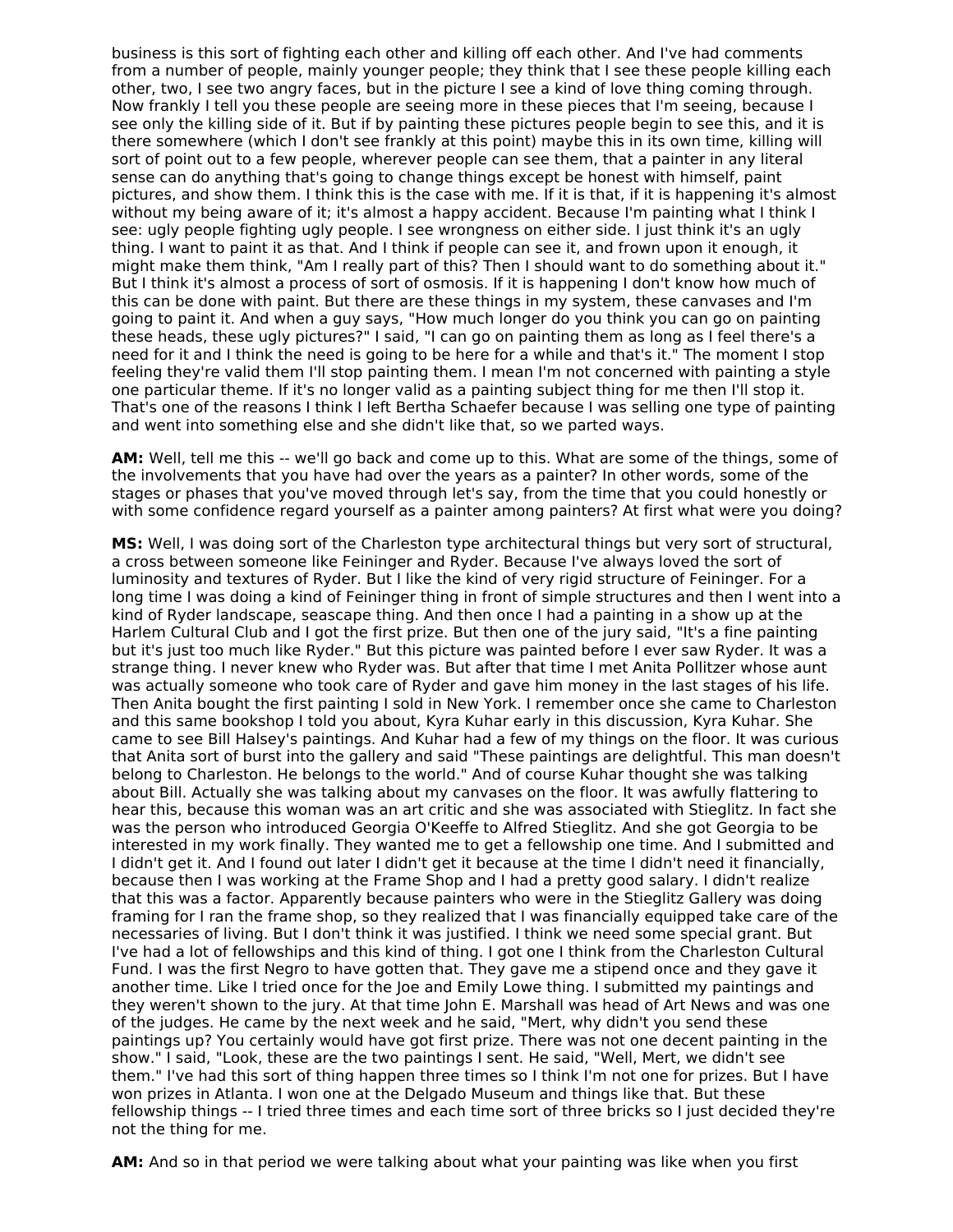started out and moved through -- .

**MS:** Oh, yes. I went from the Ryderesque kind of thing into a much bolder kind of landscape expression, oh, much like -- it's sort of hard to describe what it would be like -- but it was again flat, maybe a little bit like the best Tamayo kind of thing; but again more rigid, but with a palette certainly like he uses, a very warm palette, pastelly, but beautifully done. I've always been a good colorist. What Buckner said when he wrote a poem for me once that I was able to do magic with color, that was the sort of expression that's usual in school when they take about the school work. And then after the sort of Tamayo-related things went into a complete abstract expressionist stated thing but very textures. And that went on for a few years. And out of that I went again into stylized figures, not realistic but certainly bordering on a kind of, oh, a cross between Modigliani and, oh, maybe someone like Adler because certainly the textures and the kind of palette of Adler was a little bit in the style of Modigliani; nothing like it of course but it's the nearest thing I can think of to give an example. And then into beautifully poetic landscape kind of expression for about five years. Then into the Spiral thing in which I got involved with black and white pictures starting with the Harlem riots which seemed to have motivated it. I did a few figures and just heads and now quite stylized heads. And that's what I'm doing now.

**AM:** Well, it's only in this particular period that you're in a sense speaking of socio-political content and interest in painting.

#### **MS:** Yes.

**AM:** What sort of content did you refer to before?

**MS:** Oh, purely an aesthetic one -- making a good picture. That's all I was concerned about. And even now this is my primary concern, Number One. Of course it's already limited by the kind of subject matter. I'm sort of giving my self intentionally this black-white two heads confrontation, for emphasis reasons I think. But within that I allow my self certainly a lot of liberties that one needs to make a good picture. And that's still my prime interest -- to paint a picture. And I think I sort of stress painting because I think an awful lot of people are painting today. And I don't mean necessarily painting with a brush. I mean painting for values, constructive things, development things. Because I don't know any better paintings than bringing in again my favorite painter Romare Bearden. I don't know any better painting than his collages because he has the color, he has the texture, he has everything that one would want on a canvas.

**AM:** Well, while you were talking, two things came to mind, especially as to content, an aspect in which I want to get your reaction. I'd say that at one time in Italy just about every painter was doing at least a dozen Crucifixions.

#### **MS:** Yes.

**AM:** I remember the paintings. I don't know whether I really believed in that or not. But I do know that certain subject matter became, you know, that they were using them for the rich he could paint. He was painting them on crucifixes, or the Madonna and Child.

#### **MS:** Yes.

**AM:** I wonder what you think about the fact that painters now, let's say, black painters talking about revolution and all this sort of thing, would it be well if they would remember, you know, that what they believe and so forth may o may not have anything to do with the quality of the painting; that the painting of a Civil Rights march or painting a confrontation with the police or come up against the Black Hand, is not really the primary thing that's going to come through?

**MS:** To me there's absolutely no relationship at all. That's the thing that's very tricky about trying to paint in the way that I'm doing, it's so easy to sort o mislead yourself, you know, I mean without sort of getting into illustration. One has to be careful, as I said before not to be too literal; not trying to do the cop hitting the man on the head. But the first thing I did was just that, a cop hitting a man. After I did it I got afraid of it, i felt it was too much of an illustration. But after looking at it for about a year I found this was half the painting. I could look at this sort of media all along but I got so worried about what you just said about being literal and I had done this cop hitting the man. There was another thing I realize it now that it was, but when I did it I wasn't too sure. I said, what about it? Wondered if -- this is my first reaction whether I'm trying to run and put down this thing that happened? I'll tell you how the thing happened. The first Harlem riot was in 196? what -- 1965? 1966?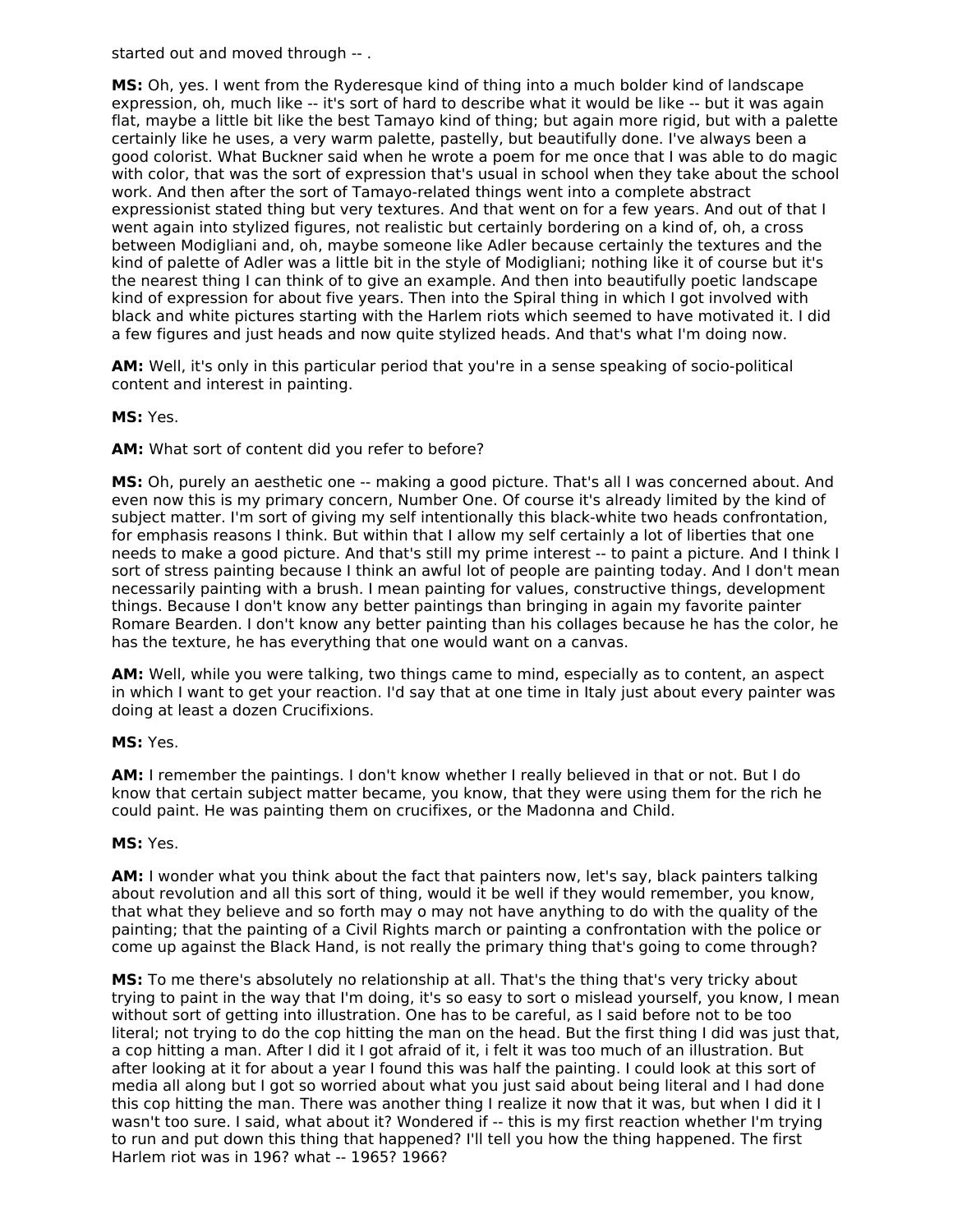#### **AM:** 1964.

**MS:** 1964. I had just gotten back from a trip to Europe. I had forgot the keys of my gallery in my case in Europe. So I took my horn and my two bags and went to Small Paradise. Eric Dixon at the time was playing there and I was going to have him keep my bags for me and I'd sleep with him that night and come back for them in the morning. I got to Small's and unloaded the saxophone case and here comes a cop and "what have you got in the bags" kind of thing. I was trying to tell him -- I showed him my ticket and my passport -- that I had just got in from Europe and I didn't know what was going on. And I couldn't talk to the guy, you know. So after spending the night at Small's and coming home to paint this cop hitting a guy. And for a long time I wasn't sure whether this was just a kind of superficial reaction that I was trying to paint or whether it was something real. And it was. I just looked at this canvas again last night -- I never even finished it because I distrusted it. But now I know that it was the thing that gave birth to this other group of paintings.

**AM:** The second thing that nurtured to get any response, well, first I mentioned subject matter in certain Italian paintings. Another thing that came to mind as you were talking of course would have to be Goya. Now I can remember pictures of violence, pictures of war and what not. I can also remember even better pictures of naked women.

**MS:** Yes. Lush ones.

**AM:** One clothed and one naked and had he never painted pictures of violence and injustice and so forth, depicted the goodness just as much as this other.

**MS:** Yes, sure.

**AM:** Now in fact there's a question as to whether, let's say, one of those scenes of execution was as good a painting as any number of other paintings.

**MS:** Yes.

**AM:** How does that fit in with one's involvement with the subject matter? Obviously activists are concerned with their feeling as the thing develops things which are useful to them as propaganda and politically. And that's as legitimate as it can be so far as their objectives are concerned. And generally we have nothing against their objectives. But if they're going to destroy painters in the process of getting a bill passed I think I'd try to help them get the bill passed without destroying the painting. It's not necessary. We're trying to fit that in with the problem posed by Goya. We know that these guys will select The Disasters of War, the picture that Goya did. And Victoria\_\_\_\_ let some of them and overlooked The Naked Maja. [Lee--is this Cinqo de Maio?] What were supposed to do? Do you follow me?

**MS:** Yes. Sure.

**AM:** This is perhaps something else which a painter struggles with when he finds himself involved with subject matter -- -.

**MS:** Yes. In that sort of a predicament.

**AM:** -- or what otherwise he would regard as his models. Do you see?

**MS:** Yes.

**AM:** In other words, in painting does it make any difference to a painter really whether he's painting a saint or a whore?

**MS:** I don't think it does, really.

**AM:** Well, that brings up a certain intellectual embarrassment about whether you're painting justice or injustice.

**MS:** Yes, yes. I don't think it does. Because you can take a loaf of bread and paint it and make it look happy or sad as you can paint a person I think, if you're able to do this kind of thing with your sort of soul more or less, your painting soul. In fact I've seen a sort of happy pair of shoes. I've seen sad pairs of shoes. I've seen Van Gogh paint where they looked sad. I've seen him paint where they looked happy, healthy, alive, bright. And I think this has to do with the amount of conviction and he equipment that the painter has within his particular equipment bag one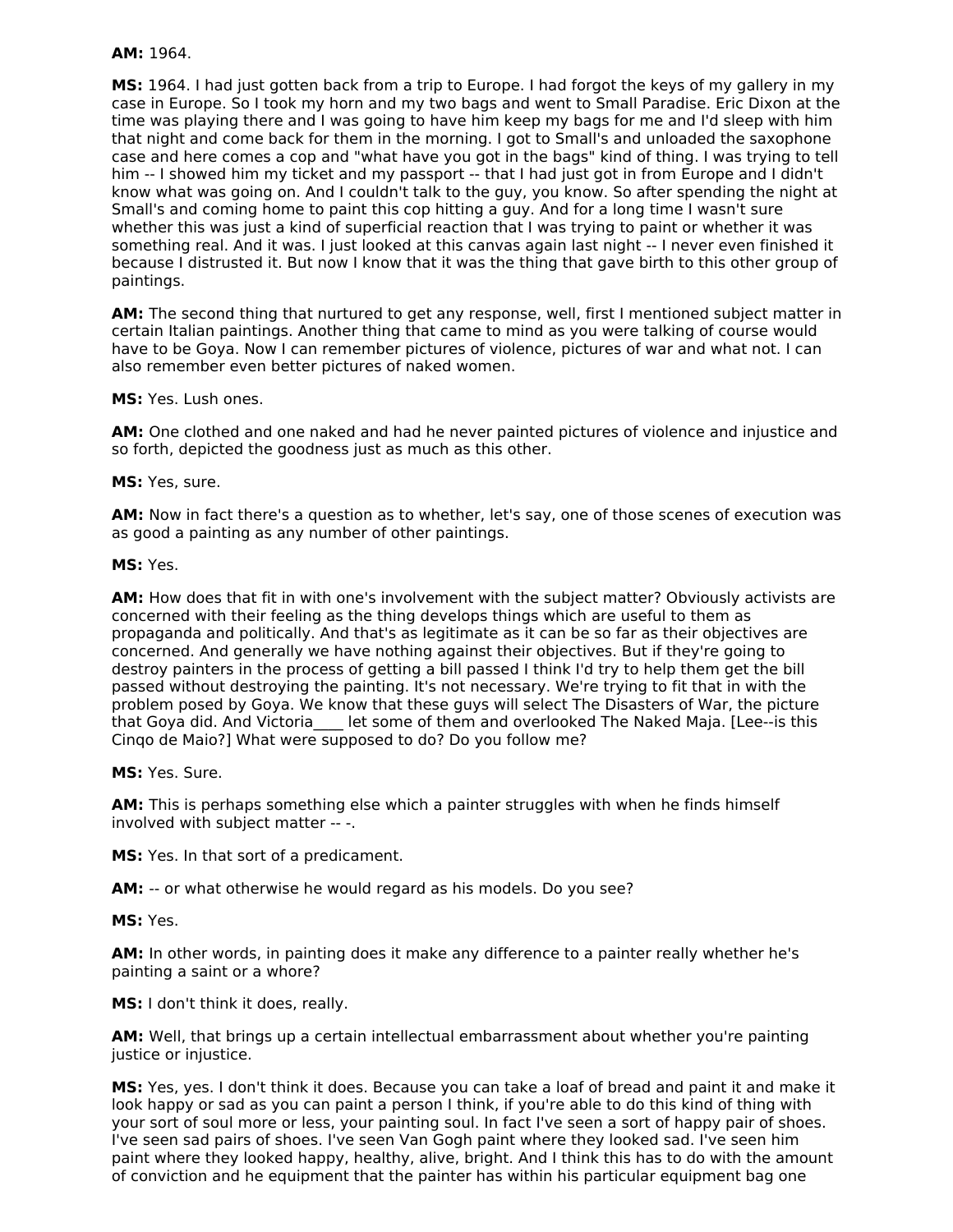might say. I don't think subject matter per se is the important thing.

**AM:** One come to it perhaps because he is a human being an lives truly.

**MS:** That's true. And naturally he is guided by certain things, you know, which sort of suggest one type of painting as opposed to another thing suggesting something else.

**AM:** Do you have any problem that sometimes literate people -- the idea of escape or you get escape and involvement, you get a sort of thing going to have people talk, mostly cocktail lounge talk?

**MS:** Sure. Sure. Yes.

**AM:** But sometimes during wartime a painter can see flowers a little more sharply. This is as much a response to war as painting bombs falling on innocent people.

**MS:** Yes. Sure. Certainly.

**AM:** I think these are just touching on a few things that many young painters in their haste overlook.

**MS:** Are overlooking, yes. Well, the world is moving so fast. That's why people want to do things fast. They want to do the trick things. The critic automatic show, do this, do something that you can do sort of on an assembly line. It all has to do with what someone said the other day -- what was it called? -- sickness, but the man said no, not sickness as much as white folks' sickness. I forget who said this. But it was a white fellow who said it. And I thought it was an interesting thing to have him say. And he meant that. And I'm inclined to agree with him. There's very much wrong with this country and since they are the controlling factors or elements in this country and there the big one. The fact that we may be sick, too, doesn't sort of change anything. Because if the disease is there it's spreading and anybody that's in the way is going to catch part of it.

**AM:** That's right. Well, here's a question: Why does one paint? Why should one paint? Why have you spent so much of your time painting, being involved in painting?

**MS:** Well, I think the simplest answer and most direct one I can give is that if I didn't paint I don't think I could really make it as a person. Painting to me is as important as my eating habits. I mean I do eat a lot, and I've got to paint a certain amount, I think I paint a lot, not as much as I should I guess, but I paint as much as my inner self will permit at the time. But like I say, it's been sort of my saving grace. People speak of having a balance. It's been the thing that's kept me away from psychiatry, one might say, and also going on a couch of some kind.

**AM:** But isn't there also another reason that when you go and you look at paintings you want to do a painting?

**MS:** Oh! Like I said, it's like when I go to a jazz concert and I hear the saxophones I come back and i want to play. It's the same thing with painting. I think good paintings always move me to paint more. That's why I think it's so important keeping in touch with painters. Every time I make a trip to Romy's studio for instance, I come back and I'm just sort of bursting with ambition. A lot of people go there and come away sort of discouraged. They say "he's painting this" then I should stop. But I take just the other side.

**AM:** Well, that sort of fits in with what Andre' Malraux talks about -- is talking about when he talks about artists' dialogue in effect -- .

**MS:** Yes. Sure.

**AM:** I think that this sort of gets to a basic consideration that all artists have and that a person outside the field of art doesn't know, that is, a politician for one doesn't know what bothers the artist, what artists are doing. What a musician is doing. I mean a guy does not pick up his horn and blow about injustice. He picks up his horn and responds to Charlie Parker, Arnie Coleman, Lester Young and those people and through that idiom, medium, or whatever you want to call it, he will then get some emotion and emotion might have some connection with this, but basically that is stimulated by the music.

**MS:** That's right.

**AM:** No matter how much a young painter who's really a painter is stimulated by, let's say, the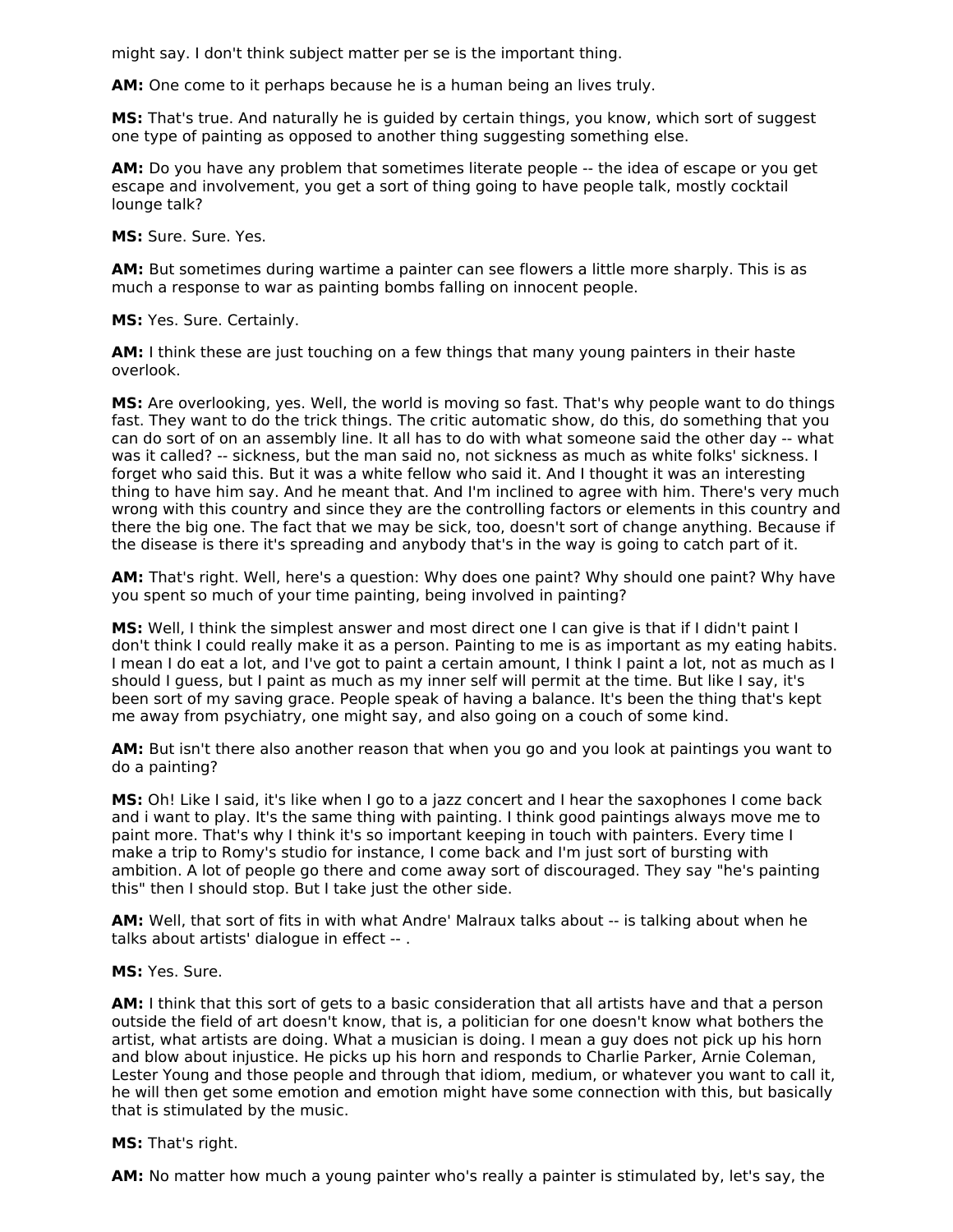Civil Rights movement a certain amount of abstract expressionism will be somewhere in the sketch.

**MS:** That's right. To be sure.

**AM:** Or a certain amount of Pop and Op. That might be a bigger pitfall, but is likely to reflect art first.

**MS:** Yes. In fact that's his business. First of all he's an artist and then that other thing is what comes next. [Machine turned off.]

**AM:** You have pointed out that you have made a number of trips to Paris and now you're very much involved with spending quite a bit of your time there.

**MS:** Yes. Paris and London, of course.

**AM:** And Europe.

**MS:** Yes.

**AM:** But your base in Europe is Paris.

**MS:** In Paris, yes.

**AM:** Now what is Paris like? What is life in Paris like when you're there?

**MS:** Paris to me is the city as you might say. Aside from its beauty, fine restaurants, lovely people, just good feeling of being there, I mean I can be happy in Paris just sitting in a restaurant reading the paper, I can be as happy there as I can be, say, in a jam session in Harlem. And, by the way, we have great jam sessions in Paris. We -36-

**MS:** have a little room, we have Segall, we have Buttercups at Sadie's place. To me it's just sort of a dream city.

**AM:** You participate in the jam sessions as a musician?

**MS:** Oh, yes! Oh, sure!. For instance, whenever The Duke comes over, or Basie comes over, people like Cat Anderson and Buster Cooper and myself will go off to somewhere where we can play. I remember the last time The Duke came to Paris last year, Paul Gonzalez, Don Byas, Percy Poindexter came in and they played. And in the last number I took Paul's horn and played a couple of choruses of "Body and Soul." He same up to me and said, "Man, you're the first cat that ever took my horn and made it sound better than I did." Again this was an exaggeration. But what he meant was the tone of his horn. Paul is a fantastic saxophonist but he doesn't have much volume; he has to play with a mike. But he's a hell of a musician. Any musician will tell you this; he is the tenor man. But to catch him in a hall without a mike he's hard to hear because with his fantastic tone he does it in such a way that if he's not amplified you just don't get it, you know, unless the place is sort o acoustically equipped. This was the nicest thing anyone could have said to me because this guy I just admire no end. And if there's anything I would ever do other than painting it would be to go on the road with a band for a year. Just be a sideman, you know: to hell with the soloist; I mean that would come; but just sitting in with a group of guys playing arrangements. I would love doing that.

**AM:** So then you've been involved with music through the years?

**MS:** Oh, yes.

**AM:** And very close to the musicians.

**MS:** Yes. In fact one of my poker-playing partners in town her, Denny Moore, is a very fine trumpet player. He's playing with me tomorrow night. You know we have what we call not poker games but poker marathons. We start on Wednesday night and we end up Thursday evening; just playing hard poker. It's more fun than anything else. We enjoy it. Of course we play seriously. But it's more fun, actually than the game part, we really enjoy doing it. It's a kind of a challenge.

**AM:** So in Paris you find yourself just as active, if not more active, as a musician than you do in New York?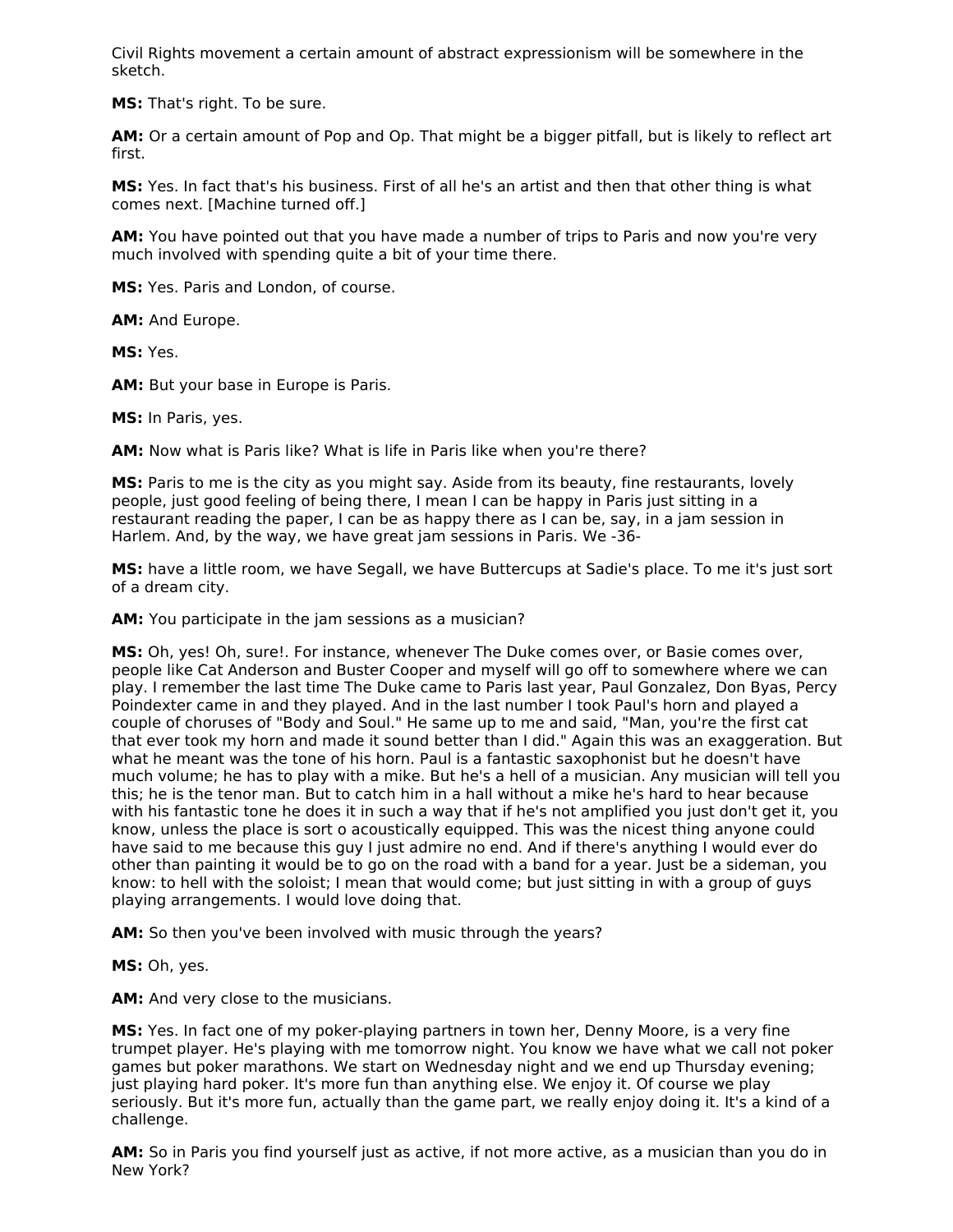**MS:** Oh, yes. Oh, yes. As a matter of fact I think I get a chance to do more playing because there's always something going on. Eventually what I'd like to do in Paris is sort of get some sort of club with a friend of mine, Johnny Romero. Johnny Romero in a Puerto Rican Negro who's been in Paris, oh, for I guess the last fifteen-odd years. He has a very fine club called the New Artists right behind a drug store in Saint Germaine. And this is a place where poets and painters and artistically-oriented people meet and just shoot the breeze in bull sessions. I mean, this is where Jimmy Baldwin for instance comes. Or you'd find someone like Peter Delaney occasionally. Or the newest jet set would be there. Johnny is sort of a playboy typed. He writes poetry and paints a bit. And he's always showing me a canvas or something that he's just done. He'll say, "Come, Mert, come and see Simone's work." Simone means his wife who is a very fine painter. Actually Johnny wants me to come by to see his things but he sort of does it under the guise of seeing his wife's things: who is really the pro; but Johnny would rather like to be that, too. He is a guy who has much talent but spends most of his time on his club. And he does that quite well. Fine little place, a nice atmosphere, very easygoing, with drinks and records. I mean there's no live music. But it's quite a nice place and I spend quite a lot of time there just sitting, reflecting, making notes and sketches.

**AM:** What is your business involvement? How much time does that take and how -- ?

**MS:** Well, my business involvement -- in Paris I can do all the business I need do in eight hours. And that's a good thing about it. Because I have one or two collectors with whom I work. I have pieces sent to them; they see it; they arrange a check, and that's it. Bam! I buy there. I will make a dinner appointment which starts at about, say, seven in the evening, and have drinks, we'll have dinner, we'll go back to the house till the time that's done. So my days are completely free, you know. I can paint, if I want to, say, fifty hours a week easily, having all the time in the world to do the other things I want to do, the jazz bit, doing the Flea Market, going to museums, the theater, the works. Because any business activity I handle it's merely at dinner or after dinner. With the exception maybe of seeing one or two Africans who've come in with shipment. And that's an early morning thing. They'll call you at seven, and you then meet at eight, and by nine-thirty or ten your finished. Because I don't go through the usual ritual. They'll give you a price of \$8,000 for a piece for which they want \$4,000. So when they give me eight I automatically offer four, and that's it. I don't go through the haggling that most people enjoy going through. This is what I can pay and if they want it they take it. And they know me so they know how to handle me. And I know how to handle them. So we get along. There's no sort of wasting of time. Because I told them i just don't like the game and they're used to doing it and it's a part of their habits. But I don't enjoy it and they know it. And they know that I will pay and so I get a chance to see pieces. It's the same thing here now. There are loads of Africans coming from Paris to sell in New York. So what they'll do now if they've got a great piece, since they know that I will pay as much as the next man, they'll say bam, that's for Mert and they'll put it aside for me. And that's it. Getting back to Paris, I think it's a city for a painter. Especially if you're sort of a romantic. And I'm really one of the romanticists of the old school you might say. I still like sentimental things. I still do enjoy the sweet landscape, or enjoy just sitting down listening to a bit of schmaltz at times. I like to dream, you know. Paris is a city for dreamers I guess. So that's why I enjoy it.

**AM:** It's also a city of great cuisine.

## **MS:** Ah!!

**AM:** How has your interest in food been modified by your becoming a par-time Parisian?

**MS:** Well, I think you can sort of judge that by my waistline that I'm forever fighting. Oh, I think the best food I've had has certainly been in Paris. One thing I'd like to mention though is that the best ribs I've had in Paris have been at a little place called Shaheen's. This is New Orleans? the ex-footballer who's now living in Paris. He's now a French citizen. He's become quite a celebrity over there. He's mad a number of movies, he's a friend of all the stars. He's quite a host. He has this place in the Pigalle area called Shaheens. It's really quite a place. It's the kind of place you'd expect to find in Chicago or in Harlem, for instance, a bit like Wells sort of thing. But really down to earth. Whenever the Duke would come to town or Basie again you'd find Johnny Hodges, Harry Cummings sitting there. And you'd see Johnny ordering his double pork chop and chicken dish, you know, kind of thing; and not one dish, he'd order two. That kind of thing. It's just divine.

**AM:** That of course is American, and out of the American South.

**MS:** Yes, sure. That's just what I was going to say. But like I say, good French food there's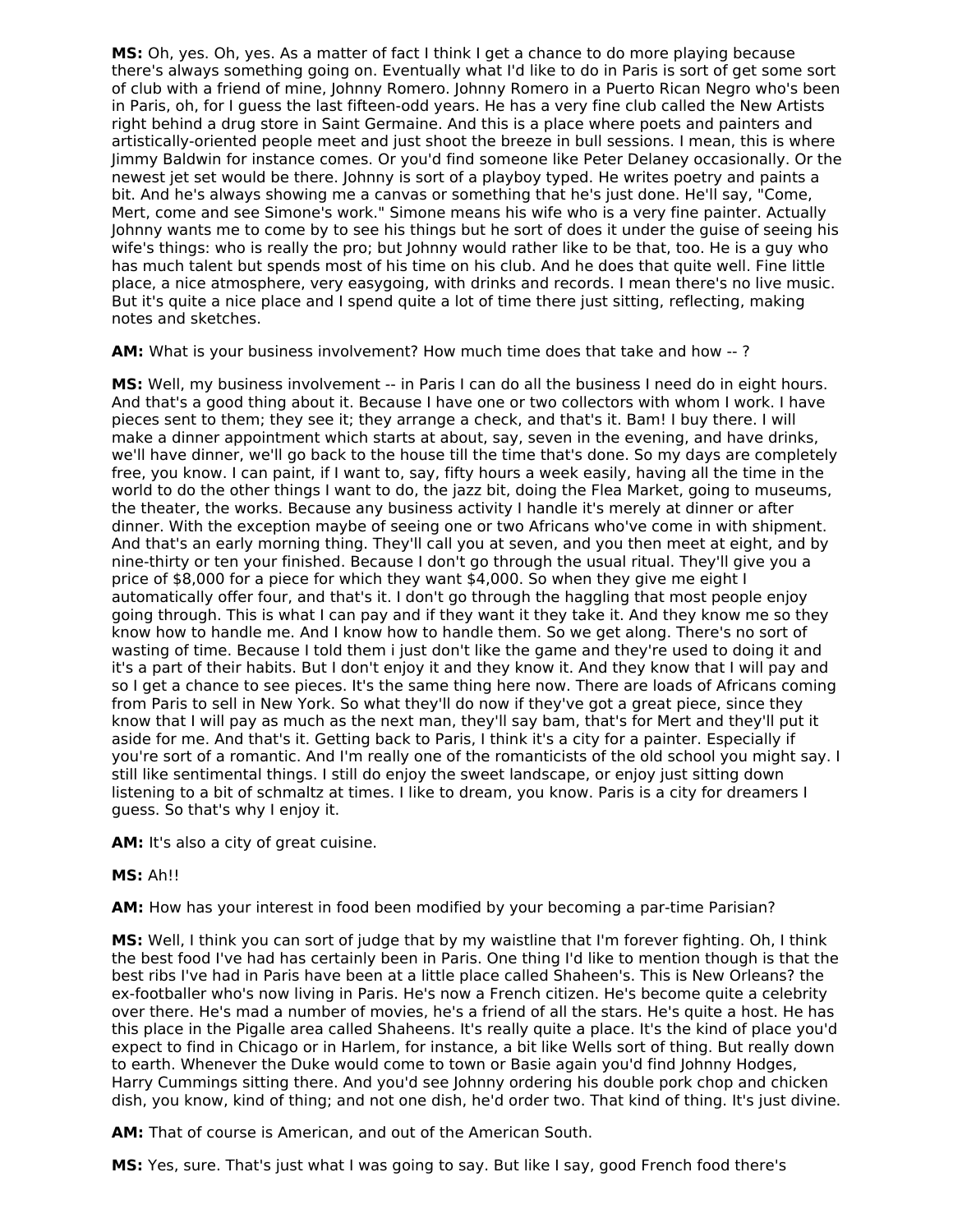nothing like it. I've gotten in a bit of a rut with restaurants. I've got four that I frequent. One is call Weiden which is right off Saint Germain. And I've got La Palette again which is off the Pigalle. And there's one restaurant on Rue de Buci called The Petit Zinc which is just fantastic. I've got my favorite little table when I go and no matter what time of day it is whether it's seven in the evening or two in the morning you can always go there and get just fine cuisine. It's just a delight to sit around and have good wine and good food. It just sort of makes the day seem a little bit easier. But I guess it's a combination of things that make Paris what it is for me, you know. It's a combination of the good wine, the good people, the beautiful buildings, lovely little streets, watching the kids or the street artists doing a mural on the sidewalk and the cops not chasing them, and seeing the guide doing a jam session on the corner and not being bothered. It's a kind of paradise in a way. I'm not saying that Paris is all perfect because there are things there that are not quite what they should be. But it's certainly a place where one can sort of get along and manage without, you might say, driving themselves off the equal sort of limb, so to speak.

**AM:** So what do you do about the tremendous appetite and food and so forth that you've developed in Paris when you get back to New York?

**MS:** Well, I can cook, you know. And aside from cooking there are a few good restaurants here that I frequent. One being a little steak casino right down on University Place. i love this place. It's a little bit too bright, too large for my taste but the food is very good, the service is good. There are several other places in the Village that I've gone to, I can't think of the names now. One place that I like is Grandado's at the -- .

**AM:** Spanish Village.

**MS:** Yes. It's not as good as it used to be but it's still palatable. I go there. Of course I love good Chinese food and, you know, we can find that in New York. And Paris is full of great Chinese restaurants.

**AM:** Oh, yes! I remember -- .

**MS:** Really great ones. And Japanese also.

**AM:** I recall eating Chinese and Italian food in Paris.

**MS:** Yes. It's marvelous food. Of course in London I got in the habit of eating Russian food. I found Chaluba. And then a place for vodka. Two tremendous Russian restaurants. And then there's one very good Indican restaurant, the Tondui in Chelsea, which is just marvelous. I think it's probably the best Indian restaurant in the world. You can go there and eat for hours just one dish after the other. It's all delectable.

**AM:** What about the food from Charleston? What did the Paris cuisine do to that?

**MS:** Well, you know good home cooking is still good home cooking. And my mother, one of the great cooks, bless her soul. I never at out much in Charleston. But there are several good restaurants there, one being the Brooks Brothers Restaurant. But, aside from my mother's cooking I don't know too much about Charleston cooking except for the Brooks Brothers. I didn't go for restaurants. But one cuisine doesn't mitigate against another. There's sort of room for all kinds. I have a democratic stomach. It takes all good things.

**AM:** Some people, for example, used to go to Haynes.

#### **MS:** Yes.

**AM:** And you don't realize how great Southern cooking is until you've enter it elsewhere and then they begin to realize.

**MS:** Oh, yes. And you talk about chittlin's. Oh, the French just love it. I mean this is the thing. This is really the dish over there. If you're not there early to put in your order you just don't get any. That and the catfish stew he does is fabulous.

**AM:** Seriously now, about contemporary painting in general. What is happening in art in America specifically, and also in Europe? What role does the American painter play to day? How do you relate yourself to the general trends that one reads about in the critical journals on painting? What do you think about what is going on?